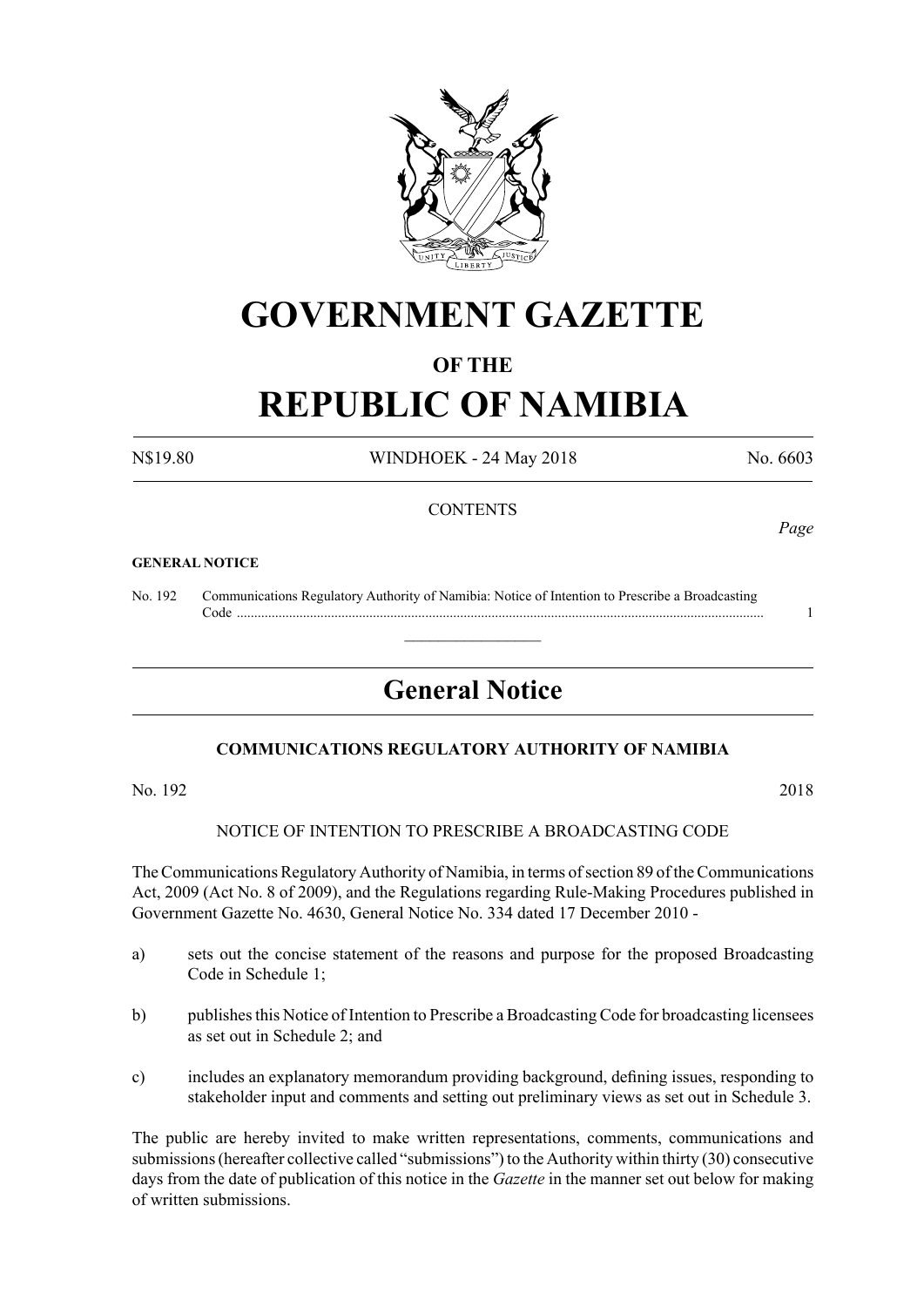Reply comments to written submissions may be submitted to the Authority -

- a) no later than fourteen (14) consecutive days after the time for the making of written submissions has lapsed; or
- b) if the opportunity for the submission of reply comments is published in a subsequent *Gazette*, after the lapse of fourteen (14) consecutive days from the date of such publication.

All written submissions must -

- a) contain the name and full contact details (physical and postal address, email address and telephone or cell phone number) of the person making the written submissions and the name and similar contact details of the person for whom the written submission is made, if different; and
- b) be clear and concise.

In the event where any person making a submission wishes to designate any information contained in such submission as confidential, such information must be clearly marked as "confidential". Notwithstanding, if the Authority is of the opinion that information is not confidential it will inform the person thereof thereby -

- a) allowing the person to withdraw the information from the rule-making proceedings;
- b) agreeing with the person that it will not be treated anymore as confidential information; or
- c) requesting a hearing on the issue of confidentiality to be conducted in accordance with section 28 of the Communications Act.

All written submissions must be sent or submitted to be received by the Authority on or prior to the due date anticipated above in any of the following manners:

- a) By hand to the head offices of the Authority, namely Communication House, No 56 Robert Mugabe Avenue, Windhoek;
- b) by post to the head offices of the Authority; namely Private Bag 13309, Windhoek, 9000;
- c) by electronic mail to the following address: legal@cran.na;
- d) by facsimile to the following facsimile number: +264 61 222 790; or
- e) by fax to email to: 0886550852.

#### **F. KISHI CHAIRPERSON COMMUNICATIONS REGULATORY AUTHORITY OF NAMIBIA**

#### **SCHEDULE 1**

#### **CONCISE STATEMENT OF PURPOSE**

In accordance with section 89(2), the Authority hereby sets the rules and conditions according to which broadcasting licensees will be monitored by the Authority in terms of section 90 and adjudicated upon subject to section 89 of the Act. The proposed Broadcasting Code gives expression to the Act, specifically to the requirements of section 89(2) of the Act.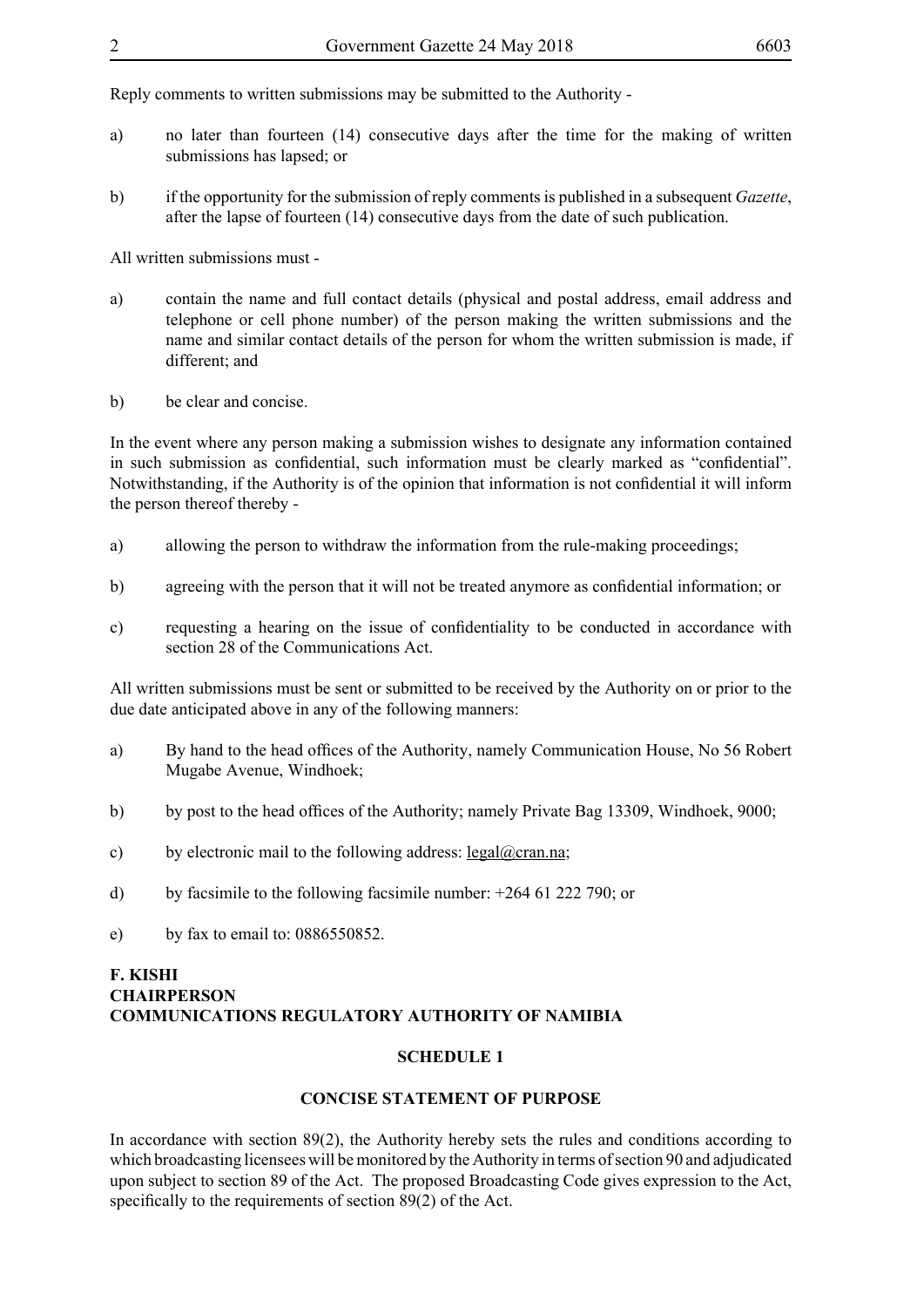The purpose of the Broadcasting Code is to ensure the independent regulation of broadcasting services and access to broadcasting services and broadcasting content in the public interest. As such, the Broadcasting Code contains provisions that, *inter alia*, relate to:

- a) Freedom of expression;
- b) protection of privacy, children and victims of sexual abuse from inappropriate or harmful broadcast communications;
- c) acknowledgement of the special susceptibilities of children and to ensure that commercial communications do not exploit these susceptibilities;
- d) the regulation of hate speech;
- e) regulation against inequality and discrimination;
- f) the promotion of pluralism and national creative identity; and
- g) the provision of broadcasting services which serve the cultural and educational needs of the public,

which are all essential for the provision of broadcasting services in a democratic society.

The Broadcasting Code further aims at promoting and attaining availability of local content, commitment to public debate and discussion as well as transparency and accountability. The local content model endeavours to recognise the need of audiences to be provided with entertainment and programmes meeting the diverse needs of Namibians (including the freedom of audiences to view or listen to contents of their choice) but on the other hand to promote local content so that such choice is balanced against public interest. In developing a local content model for Namibia, the Authority endeavoured to base the local content rules on the following internationally recognised principles:

- (i) Realistic and practical rules, based on suitable criteria, enabling the promotion and protection of local programmes, music and artistic expression expressing Namibia's unique and diverse identity;
- (ii) promoting the role of broadcasting licensees in developing and reflecting a sense of Namibian identity, character and cultural diversity by supporting audience access to local content;
- (iii) minimising the displacement of the Namibian local sector by contents from countries with large and highly developed broadcasting and production sectors;
- (iv) promotion of freedom of expression and cultural rights by means of pluralism and diversity;
- (v) ensuring that local content rules are implemented through an appropriate legal dispensation;
- (vi) recognising the differences between different type of broadcasting licensees;
- (vii) allowing for a phasing-in period and progressive implementation;
- (viii) following a layered approach which includes periodic measurement of local content requirements;
- (ix) undertaking periodic review of local content requirements and achievements to allow local content to be progressively build upon.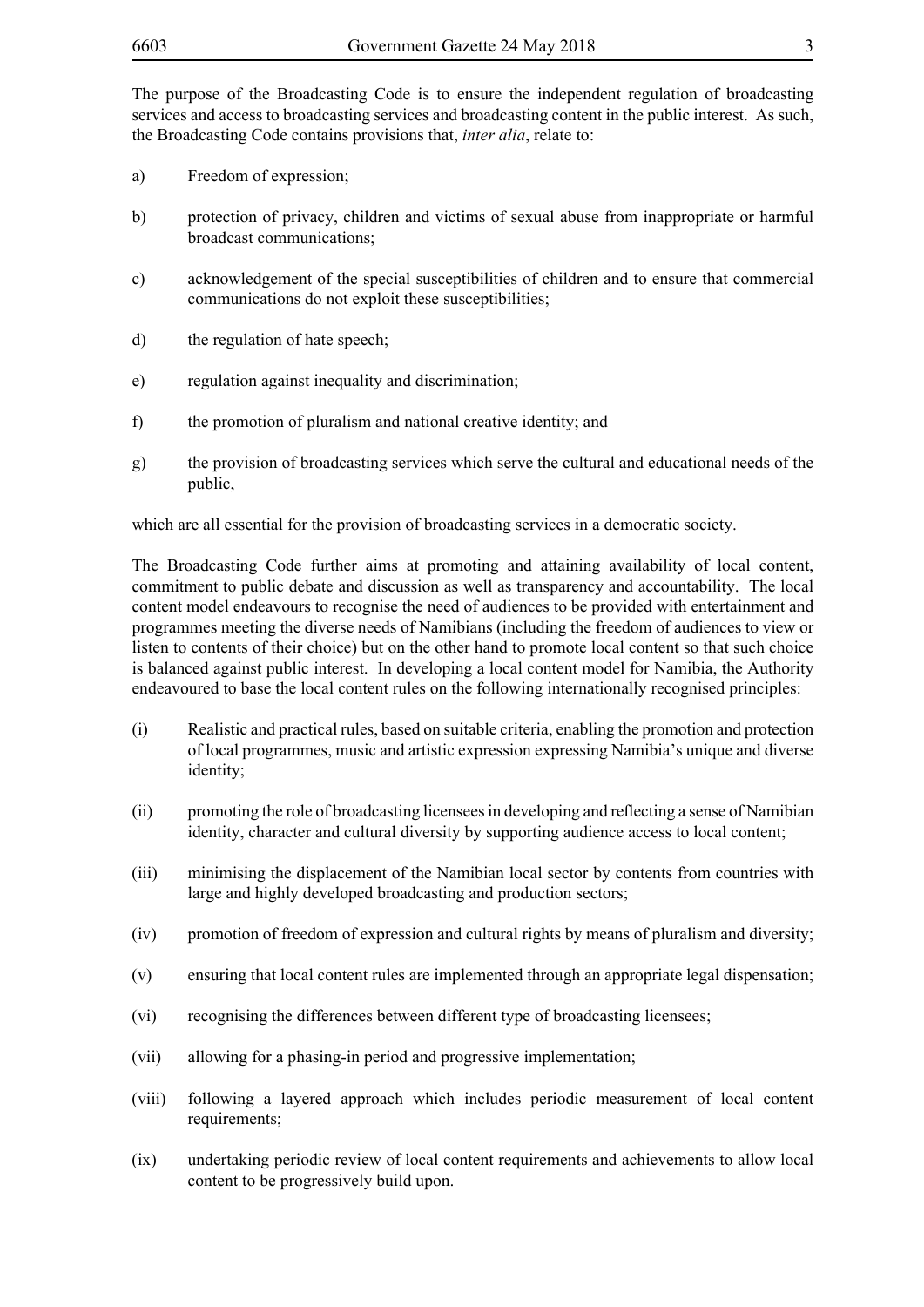The Authority reserves the right to revise, review and amend any provision of the Broadcasting Code subsequent to the consideration of submissions by stakeholders.

#### **SCHEDULE 2**

## **DRAFT BROADCASTING CODE FOR BROADCASTING LICENSEES ISSUED IN TERMS OF SECTION 89 OF THE COMMUNICATIONS ACT, 2009**

The Communications Regulatory Authority of Namibia, in terms of section 89 of the Communications Act, 2009 (Act No. 8 of 2009), prescribes the Broadcasting Code for Broadcasting Licensees set out in this Schedule.

#### **ARRANGEMENT OF RULES**

## **PART A DEFINITIONS AND APPLICATION**

- 1. Definitions
- 2. Application

#### **PART B GENERAL CONDITIONS**

- 3. Obligations regarding information on this Broadcasting Code
- 4. News and current affairs
- 5. Prohibitions relating to sexual conduct and other explicit material
- 6. Protection of children
- 7. Violence and hate speech
- 8. Privacy, dignity and reputation
- 9. Audience advisory assistance
- 10. Controversial issues
- 11. Watershed period
- 12. Competitions and audience participation
- 13. Public notices of emergencies or public disaster announcements
- 14. Comments
- 15. Counter-versions
- 16. Advertisements
- 17. Exemptions

## **PART C**

## **COVERAGE OF ELECTIONS AND REFERENDUMS**

- 18. Party election broadcasts
- 19. News and current affairs during elections and referendums
- 20. Balance and impartiality
- 21. Allocation of free airtime by the NBC
- 22. Party election broadcasts
- 23. Political advertising
- 24. Broadcasting on polling day

#### **PART D LOCAL CONTENT**

- 25. Local content objectives
- 26. Local content policy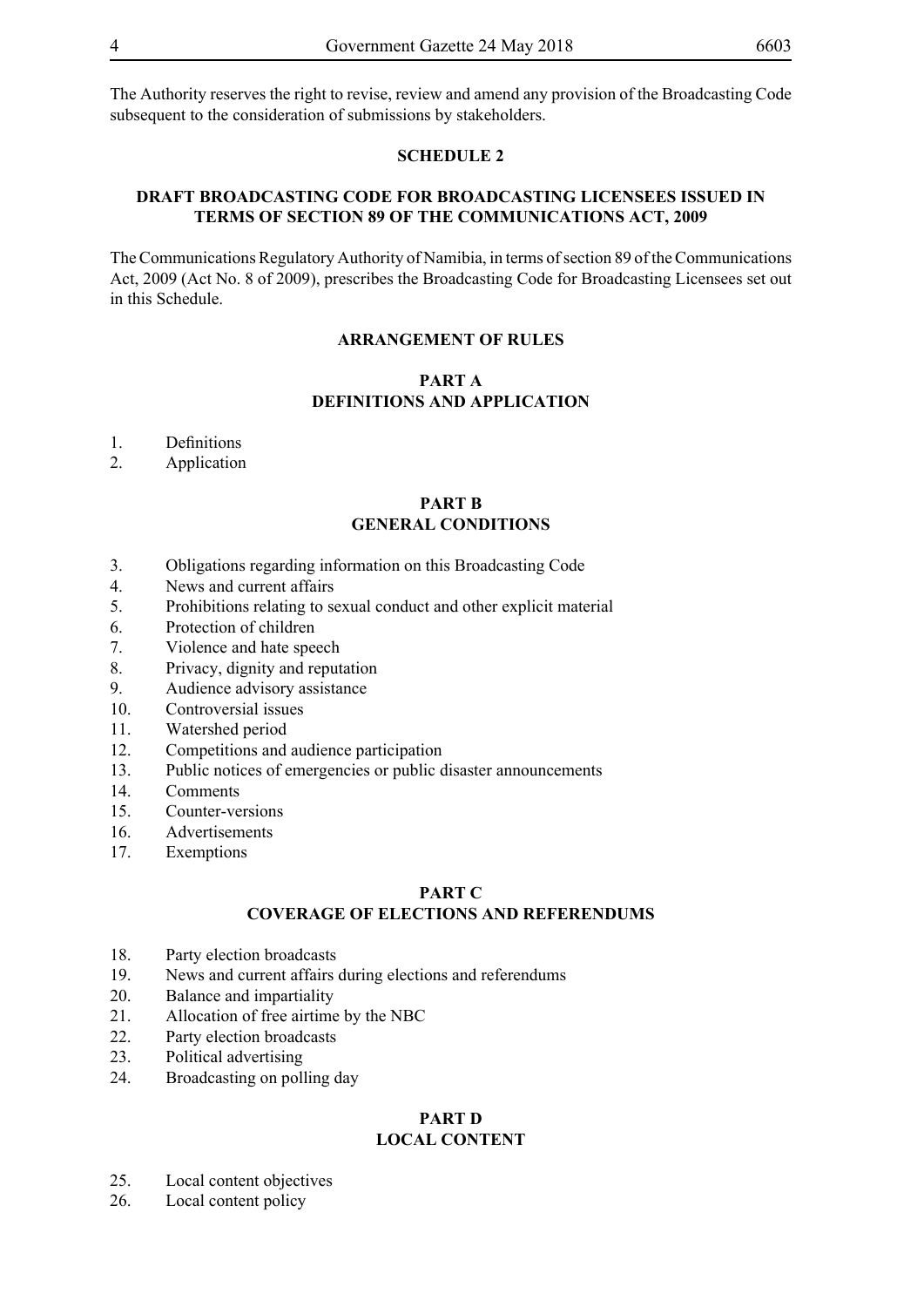- 27. Local content requirements
- 28. Measurement of local content
- 29. Local content exemption
- 30. Record keeping
- 31. Supervision by the Authority and enforcement

## **PART A DEFINITIONS AND APPLICATION**

#### **Definitions**

**1.** In this Broadcasting Code, any word or expression to which a meaning is assigned in the Act, has the same meaning and -

"Act" means the Communications Act, 2009 (Act No 8 of 2009);

"advertisement" means any visual or aural communication, representation, reference or notification of any kind, which is intended to promote the sale, leasing or use of any brand, product, belief, goods or services, or which appeals for or promotes the support of any cause and includes promotional content of display material, menus, labels, and packaging but excludes editorial material unless it is editorial material for which consideration has been given or received;

"audience" means both the viewers and listeners of television and radio broadcasting licensees;

"broadcasting licensee" means a broadcasting service licensee as set out in the Regulations Setting Out Broadcasting and Telecommunications Service Licence Categories published in Government Gazette No. 4714, General Notice No. 124 of 18 May 2011, as amended in Government Gazette No. 5148, General Notice No. 74 of 13 March 2013;

"by-election" means an election through which a vacancy is filled as contemplated in section 63(2) of the Electoral Act;

"child" means a person under the age of 18 years as defined in section 1 of the Child Care and Protection Act, 2015 (Act No. 3 of 2015), and reference to "children" has the same meaning;

"controversial issue" means an issue of public importance to the Namibian people which has topical currency and excites conflicting opinions;

"current affairs" means a programme which is not news but which predominantly focuses on and includes interviews, discussions and comments with regard to, and interpretation and analysis of, issues of immediate social, political or economic relevance and matters of international, regional and local significance;

"election" means any election of the President, members of the National Assembly or any member of a regional council or local authority council, as the context may require, and, if relevant, includes a by-election;

"election broadcast period" means the period within which party election broadcasts may be transmitted commencing after nomination day and ending 48 hours before polling commences;

"Electoral Act" means the Electoral Act, 2014 (Act No. 5 of 2014);

"local content" means local content music and local content programmes;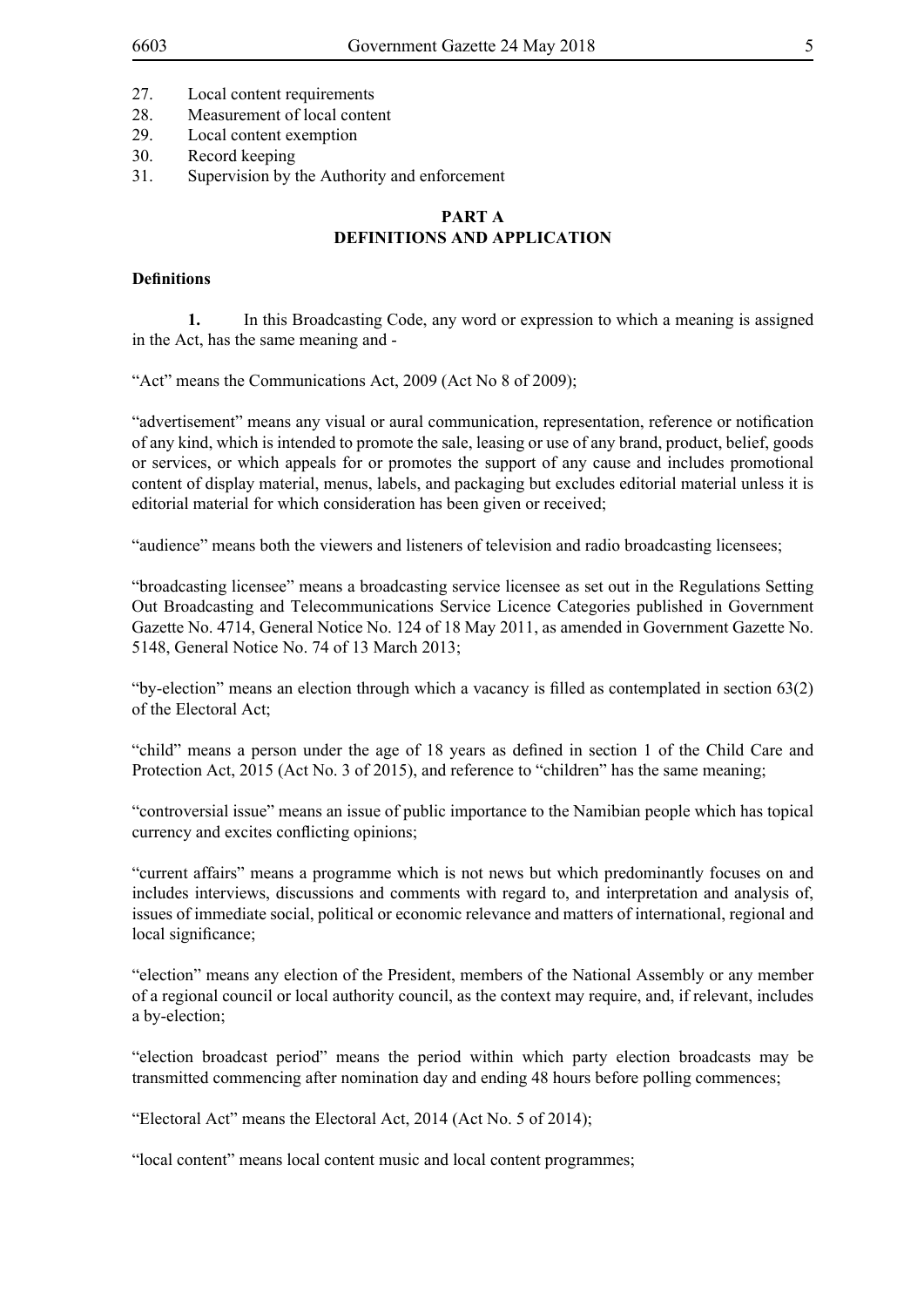"local content music" means work which is a verbal-musical work originally performed in a Namibian language by a debutant or is a work which complies with at least two of the following criteria, namely -

- (a) the lyrics (if any) were written predominantly by a Namibian citizen or by a person permanently resident in the Republic of Namibia;
- (b) the music was written predominantly by a Namibian citizen or by a person permanently resident in the Republic of Namibia;
- (c) the music or lyrics was or were principally performed by musicians who are predominantly Namibian citizens or who are predominantly permanently resident in the Republic of Namibia;
- (d) the musical work consists of a live performance which is
	- (i) recorded wholly in the Republic of Namibia; or
	- (ii) performed wholly in the Republic of Namibia and broadcast live in the Republic of Namibia;

"local content programme'' means a programme, which is produced –

- (a) by a broadcasting licensee;
- (b) originally in a Namibian language on the basis of a script originally in such Namibian language and first registered and broadcast in the Republic of Namibia;
- (c) by a person who is a citizen or permanently resident of the Republic of Namibia (whether or not the programme is produced in conjunction with a co-producer, or an executive producer, who is not a Namibian citizen or a permanent resident of Republic of Namibia but subject to paragraph (c) of this definition);
- (d) by a juristic person of which the majority of the directors, shareholders or members are citizens of, and permanently resident in, the Republic of Namibia;
- (e) in a co-production in which persons referred to in subparagraphs (a), (b) or (c) have at least a 50 percent financial interest;
- (f) by persons referred to in subparagraphs (a), (b), (c) or (d), in circumstances where the at least 50 percent of key personnel who are involved in the production of the programme, are citizens of, and permanently resident in, the Republic of Namibia; or
- (g) by persons referred to in subparagraphs (a), (b), (c) or (d), in circumstances where at least 20 percent of the production costs are incurred in the Republic of Namibia;

"Namibian language", for purposes of the definition of "local content music" means -

- (a) an indigenous Namibian language or a dialect of such indigenous language;
- (b) any other language spoken by Namibians in the Republic of Namibia subject thereto that in such event the debutant must be a Namibian citizen or permanently resident in the Republic of Namibia;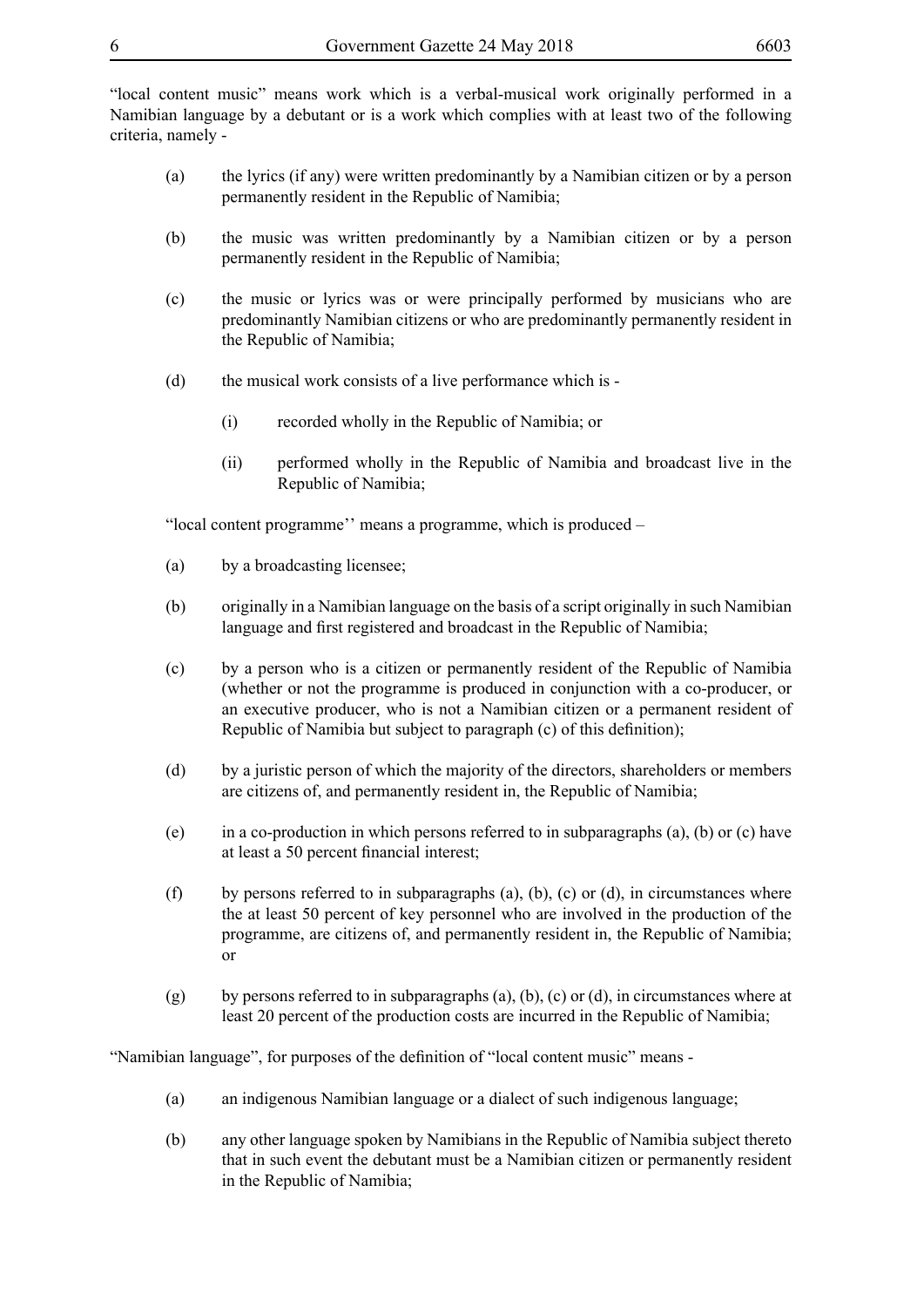"NBC" means the Namibian Broadcasting Corporation established in terms of the Namibian Broadcasting Corporation Act, 1991 (Act No. 9 of 1991);

"news" means programming, which is not current affairs, by a broadcaster in which it predominantly presents factual new information on, or reports on news relating to, events of immediate social, political or economic relevance and on matters of international, national and local significance;

"nomination day" means a day determined as nomination day in terms of section 64(1)(a) of the Electoral Act;

"party election broadcast" means any programme, whether pre-recorded or a live event, which is -

- (a) broadcast free of charge or for a fee determined by the licensee; or
- (b) intended or calculated to advance the interests, beliefs or objects of any political party or candidate;

"performance period" means the period of 126 hours in one week measured between the hours 05:00 and 23:00 each day;

"political party" means a political party registered in terms of section 137 of the Electoral Act;

"polling day" means a day determined as a polling day in terms of section 64(1)(b) for voting in an election or a day determined under section 119(5) for voting in a referendum;

"programme" for purposes of the definition of a "local content programme", means any sound, text, still picture or other audio-visual representation, tactile representation or any combination of the preceding which is capable of being created, manipulated, stored, retrieved or communicated electronically;

"referendum" means a referendum held as anticipated in section 119 of the Electoral Act;

"sexual conduct" means:

- (a) The display of genitals or of the anus;
- (b) masturbation;
- (c) sexual intercourse including anal sexual intercourse;
- (d) in the case of child pornography, the fondling or touching of breasts, genitalia or the anus;
- (e) the penetration of a vagina or anus with any object;
- (f) oral genital contact;
- (g) oral anal contact;
- (h) the insertion (to even the slightest degree) of the penis of a person into the vagina or anus or mouth of another person;
- (i) the insertion of any other part of the body of a person or of any part of the body of an animal or of any object into the vagina or anus of another person, except where such insertion of any part of the body (other than the penis) of a person or of any object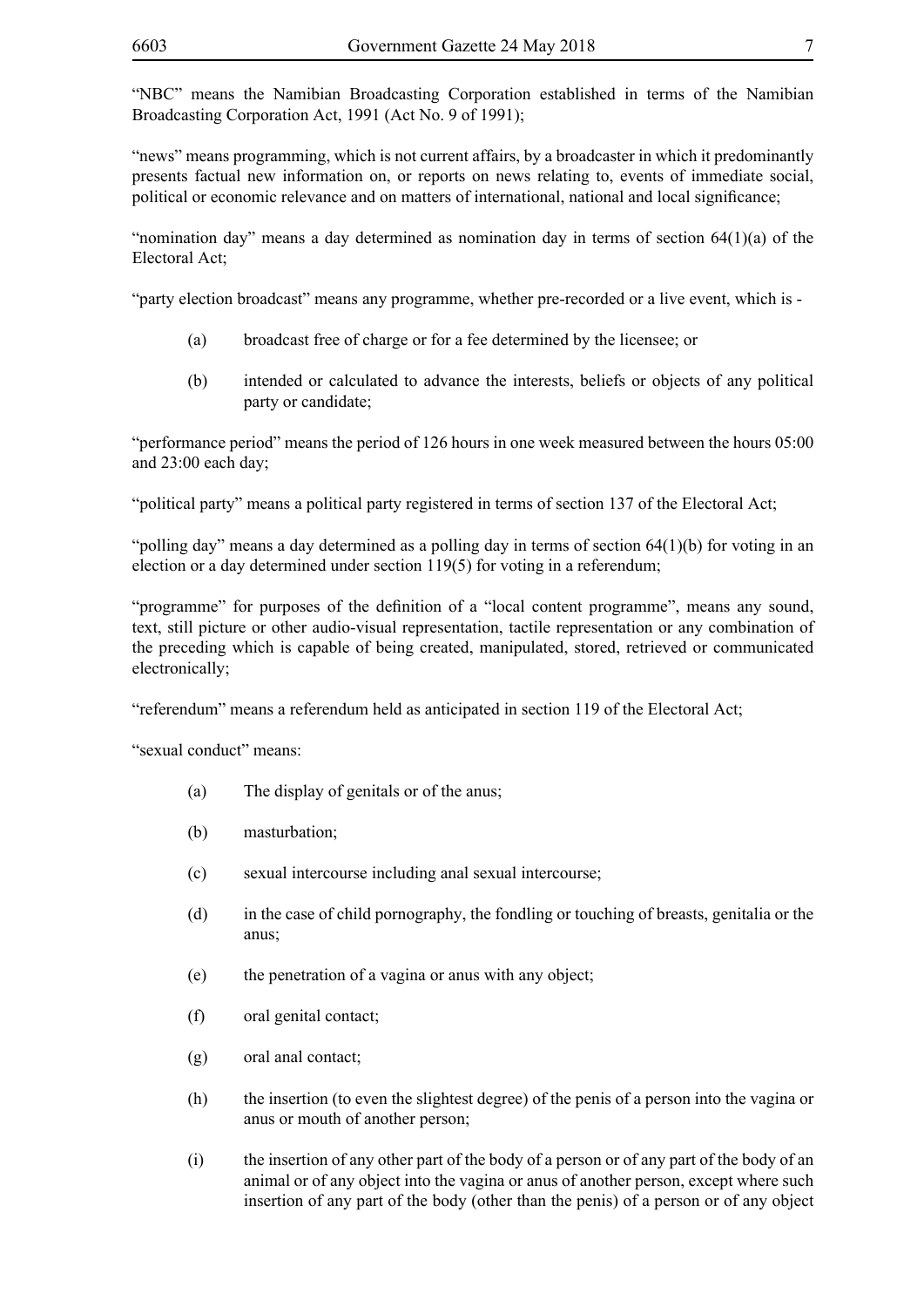into the vagina or anus of another person is, consistent with sound medical practices, carried out for proper medical purposes; or

(j) cunnilingus or any other form of genital stimulation;

"subscription television broadcasting licensee" means a broadcasting licensee providing broadcasting services to a subscriber upon payment of a fee; and

"watershed period" means the consecutive period commencing at 22:00 on a day and ending at 05:00 of the ensuing day.

#### **Application**

**2.** (1) This Broadcasting Code applies to all commercial and community broadcasting licensees unless -

- (a) specifically otherwise determined herein; or
- (b) a determination was made in terms of section 89(4) of the Act that a licensee does not require regulation by a broadcasting code.

(2) Pursuant to section 93 of the Act, until a date determined by the Minister, this Broadcasting Code will not apply to the broadcasting services or to any broadcasting activities carried on by the NBC.

#### **PART B GENERAL CONDITIONS**

#### **Obligations regarding information on this Broadcasting Code**

**3.** (1) A broadcasting licensee must ensure that relevant employees and programmemakers, including those from whom such licensee commissions programmes, understand the content and significance of this Broadcasting Code.

(2) A broadcasting licensee must have procedures in place for ensuring that programmemakers and channel providers can seek guidance from such licensee regarding the relevance and application of this Broadcasting Code.

#### **News and current affairs**

**4.** (1) Subject to this rule, a broadcasting licensee must use reasonable efforts to -

- (a) report news in a factually accurate, impartial and non-partisan manner; and
- (b) present current affairs in a balanced, clear, factual, accurate and impartial manner.

(2) A broadcasting licensee must present news in the correct context and in a fair manner, without intentional or negligent departure from the facts, whether by -

- (a) distortion, exaggeration or misrepresentation;
- (b) material omissions; or
- (c) summarisation.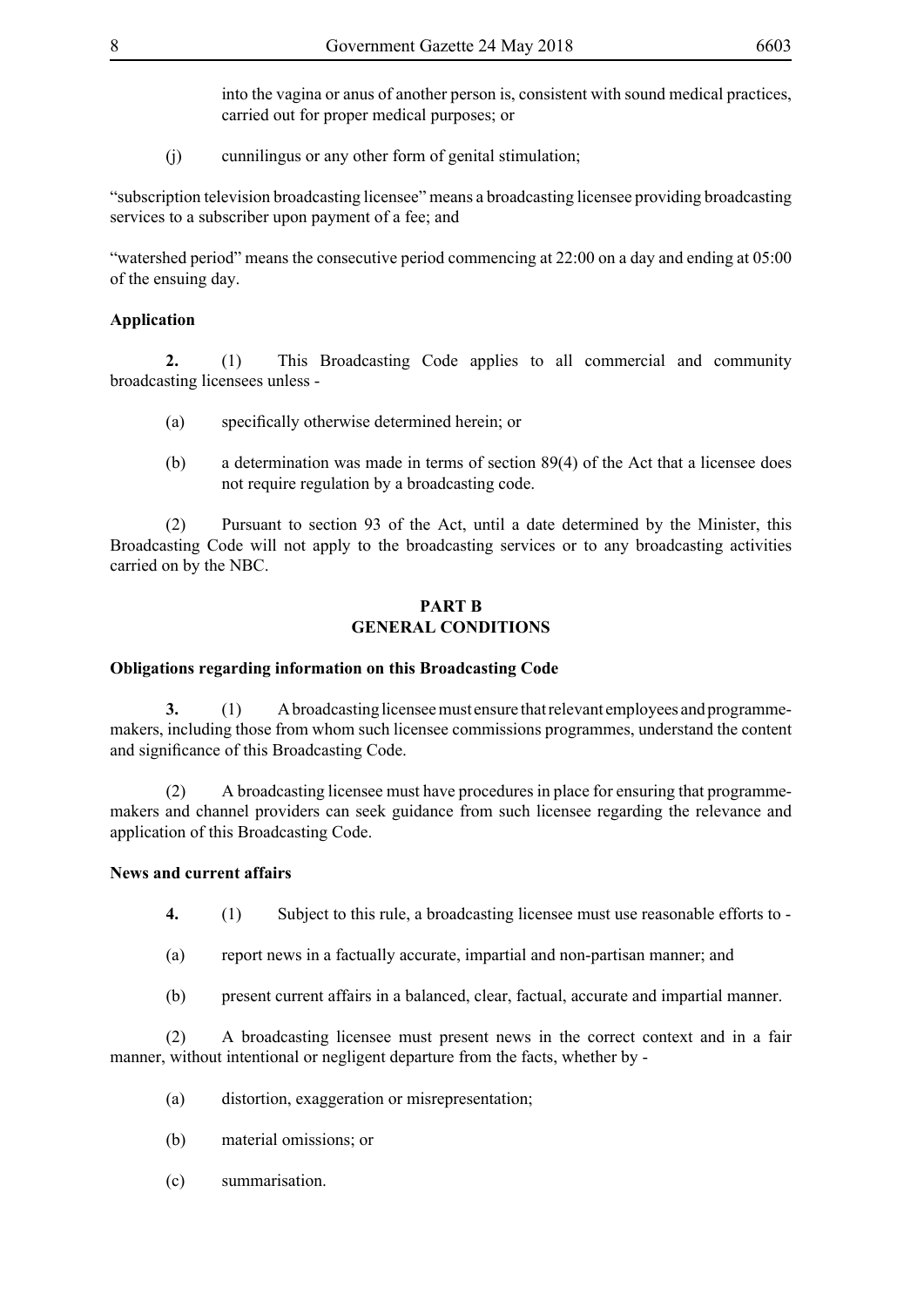(3) A broadcasting licensee may present as fact only such news as may reasonably be true, having reasonable regard to the source of the news, and that fact must be broadcast fairly with reasonable regard to context and importance.

- (4) Where a report or an account by a broadcasting licensee -
- (a) is not based on fact; or
- (b) is founded on opinion, supposition, rumours or allegations,

such account must be presented in such a manner as to clearly indicate that that is the case.

(5) Where a broadcasting licensee has reason to doubt the correctness of a report or an account and it is -

- (a) practical to verify the correctness thereof, the report or account must be verified;
- (b) not practical to verify the correctness thereof, that fact must be mentioned in the report or account.

(6) Where it subsequently appears that a broadcasting report or account was incorrect in a material respect, the broadcasting licensee must make reasonable efforts to correct or clarify such incorrectness within a reasonable time and the rectification or clarification -

- (a) must be made with an appropriate degree of prominence to attract attention; and
- (b) may be made during a later episode of the relevant broadcast or a comparable broadcast; or
- (c) may be made on the broadcasting licensee's or relevant programme's website, home page or main website, as appropriate; or
- (d) may be made in any other way which is appropriate under circumstances.

(7) Unless prior valid consent from the victim concerned is obtained, or in the event of the victim being a child, also the consent of the victim's guardian, a broadcasting licensee may not divulge in a broadcast, whether as part of the news or not, the identity of:

- (a) Rape victims;
- (b) victims of gender based violence;
- (c) other victims of sexual violence; or
- (d) children implicated in criminal cases.
- (8) A broadcasting licensee must advise its audience in advance of -
- (a) scenes or reporting of extraordinary violence, or graphic reporting on delicate subject matter (for example of a sexual nature); or
- (b) court action related to sexual assault,

and must pay particular attention to this duty during afternoon or early evening newscasts and updates.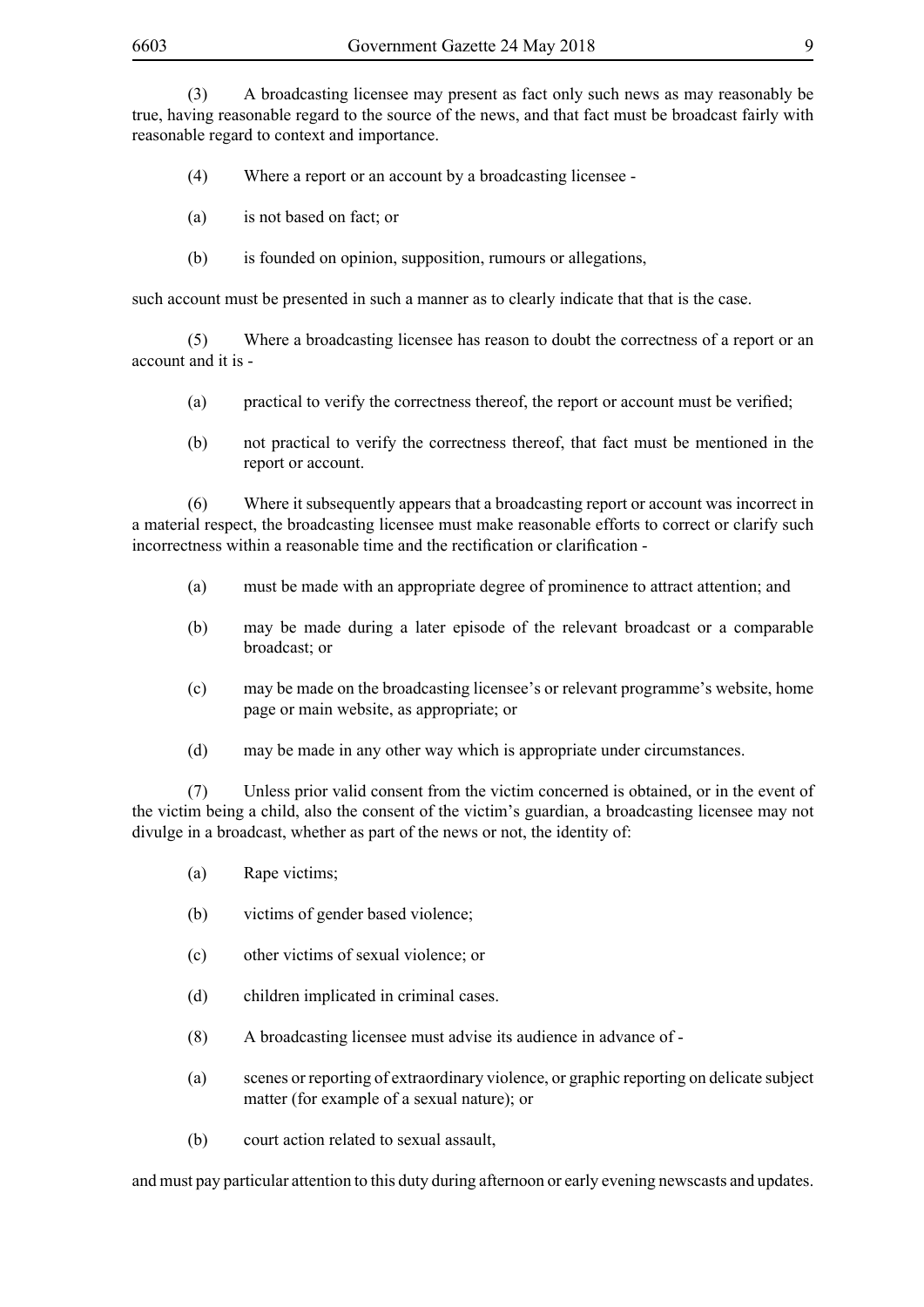(9) A broadcasting licensee may not include explicit or graphic language related to news of destruction, accidents or sexual violence, which could disturb children or sensitive audiences, except where it is in the public interest to include such material.

(10) Current affairs programmes are not required to be impartial and may take a particular stance on issues, however, a broadcasting licensee must provide reasonable opportunities for significant alternative viewpoints to be presented when dealing with controversial issues of public importance while such issues have immediate relevance to the audience.

## **Prohibitions relating to sexual conduct and other explicit material**

**5.** A broadcasting licensee may not broadcast material which contains, or which judged within the context contains, a scene or scenes, simulated or real, of any of the following:

- (a) Child pornography;
- (b) bestiality;
- (c) sexual conduct which degrades a person in the sense that it advocates a particular form of hatred based on gender or sexual orientation and which constitutes incitement to cause harm;
- (d) explicit sexual conduct;
- (e) explicit extreme violence or the explicit effects thereof; or
- (f) explicit infliction of domestic violence.

## **Protection of children**

**6.** (1) A broadcasting licensee must ensure that reasonable care is exercised in order to avoid content which may disturb or be harmful to children when the licensee broadcasts programmes at times when a large number of children may be likely to be watching or listening to radio or television programmes.

(2) A broadcasting licensee must, in the depiction of violence in children's programming, exercise the following particular care:

- (a) In children's programming portrayed by real-life characters, violence may, whether physical, verbal or emotional, only be portrayed when it is essential to the development of a character and plot;
- (b) animated programming for children, while accepted as a stylised form of storytelling which may contain non-realistic violence, must not have violence as its central theme, and must not incite dangerous imitation;
- (c) programming for children must with reasonable care deal with themes which could threaten children's sense of security when portraying, for example, domestic conflict, death, crime or the use of drugs or alcohol;
- (d) programming for children must with reasonable care deal with themes which could influence children to imitate acts which they see on screen or hear about, such as the use of plastic bags as toys, the use of matches or the use of dangerous household objects as toys;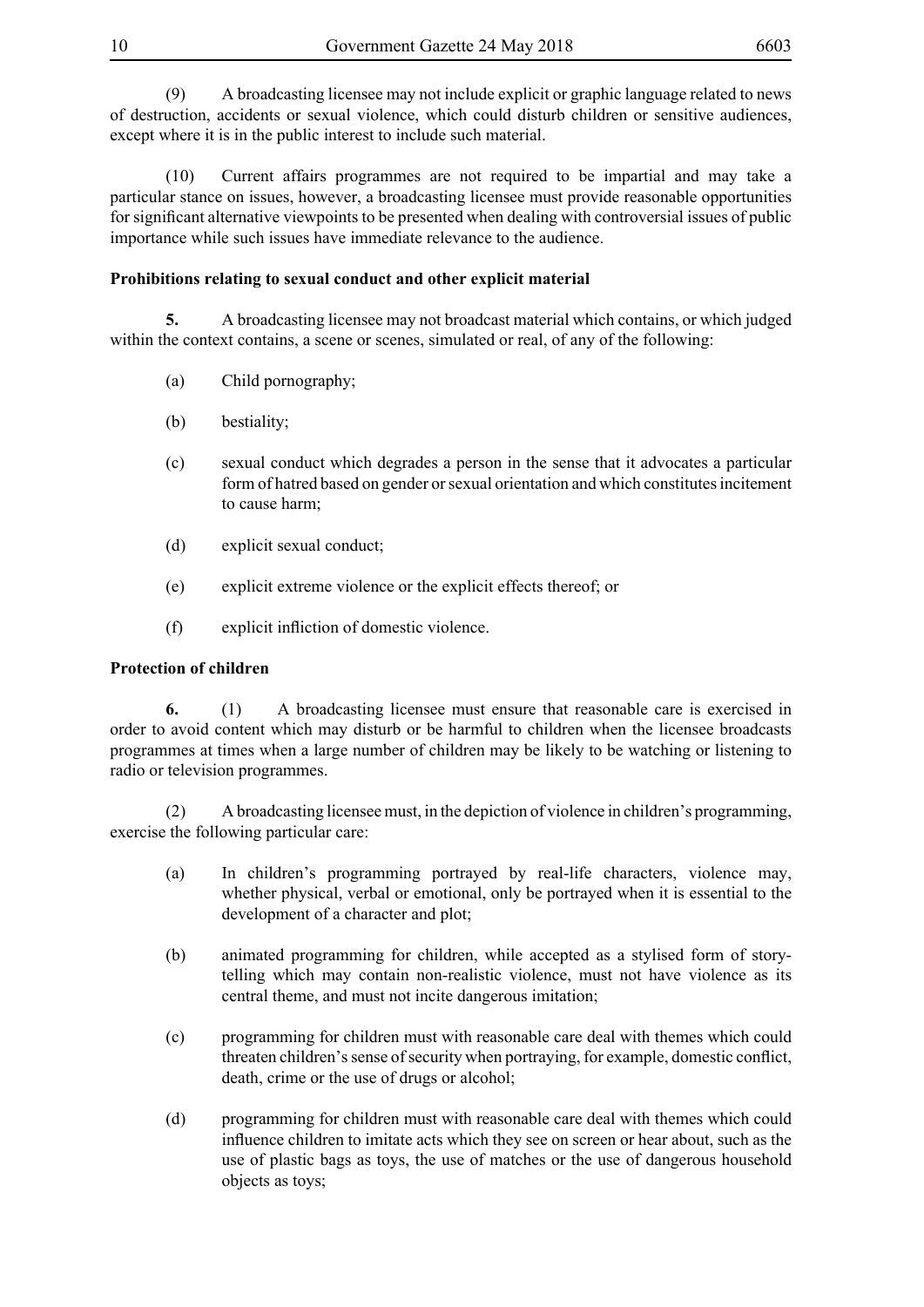- (e) programming for children must not contain realistic scenes of violence which create the impression that violence is the preferred or only method to resolve conflict between individuals;
- (f) programming for children must not contain realistic scenes of violence which minimise or gloss over the effect of violent acts;
- (g) any realistic depictions of violence must portray, in human terms, the consequences of that violence to its victims and its perpetrators;
- (h) programming for children must not contain frightening or otherwise excessive effects not required by the story line;
- (i) offensive language, including profanity and other religiously incentive material, must not be broadcast in programmes especially designed for children; and
- (j) no offensive language should be used before the watershed period on television or radio or at times when a large number of children are likely to be watching or listening to radio or television programmes.

#### **Violence and hate speech**

**7.** (1) A broadcasting licensee may not broadcast material which, judged within the context -

- (a) contains violence which does not play an integral role in developing the plot, character or theme of the material as a whole; or
- (b) sanctions, promotes or glamorises violence or unlawful conduct.

(2) A broadcasting licensee may not broadcast material which, judged within context, sanctions, promotes or glamorizes violence or unlawful conduct based on race, age, sex, sexual orientation, ethnicity, colour, nationality, religion, creed, gender, economic or social economic status, age or mental or physical disability.

(3) A broadcasting licensee may not broadcast material which, judged within context, amounts to -

- (a) propaganda for war;
- (b) incitement of imminent violence; or
- (c) is likely to incite, in a reasonable audience, hatred against, or serious contempt for, or severe ridicule of, any person or group of persons because of race, colour, age, ethnicity, nationality, religion, disability, creed, sex, sexual orientation or preferences or gender and that constitutes incitement to cause harm.

#### **Privacy, dignity and reputation**

**8.** (1) A broadcasting licensee must exercise special care and consideration in matters involving the privacy, dignity and reputation of individuals, bearing in mind that these rights may be overridden by a legitimate public interest.

(2) In the protection of privacy, dignity and reputation of individuals, a broadcasting licensee must give special consideration to -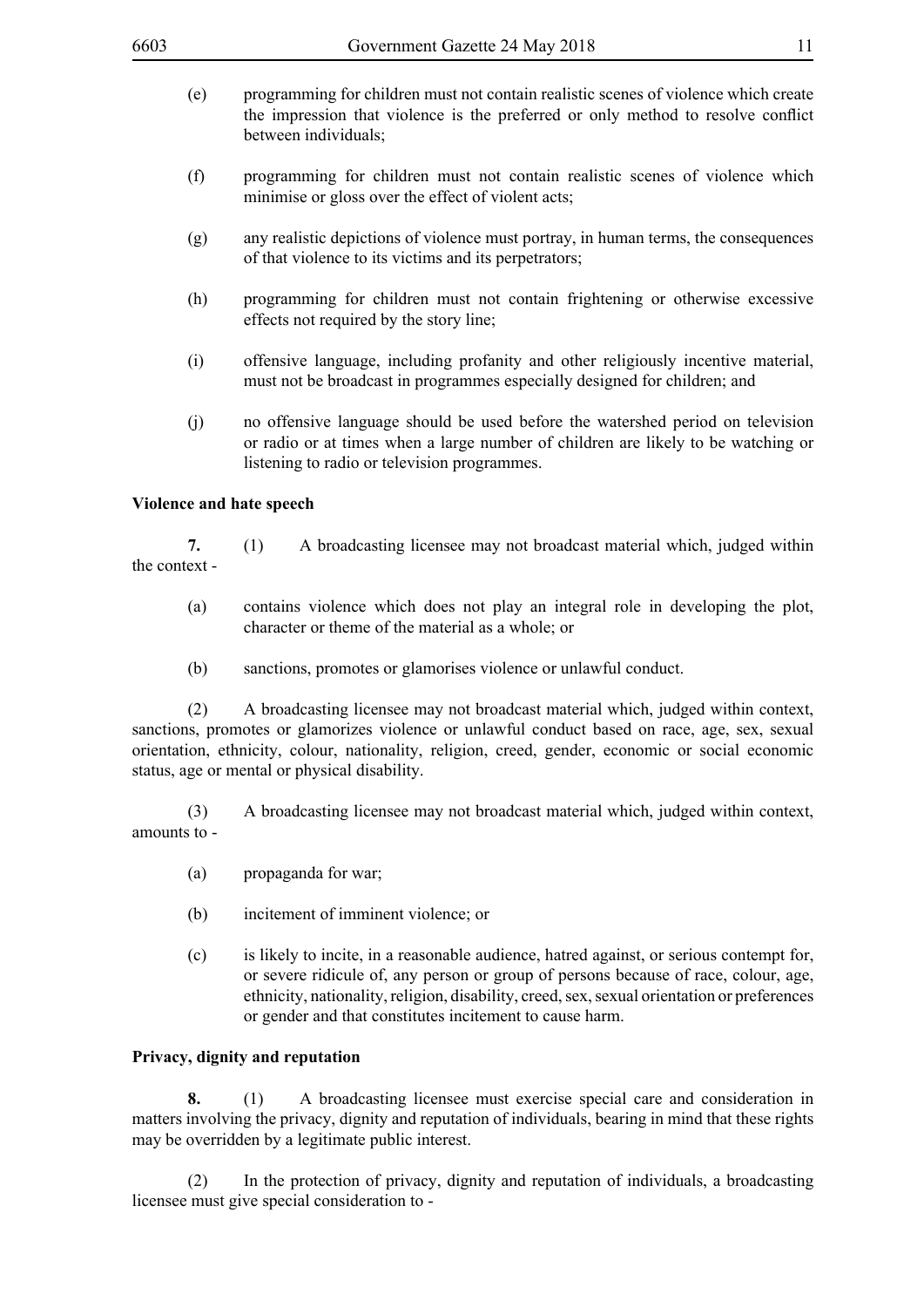- (a) the applicable customary law concerning the privacy and dignity of people who are bereaved and their respect for their deceased; and
- (b) the privacy, dignity and reputation of children, the elderly, persons living with physical and mental disabilities and any other vulnerable groups of society.

#### **Audience advisory assistance**

**9.** (1) In order to assist audiences in choosing television programmes, a television broadcasting licensee must -

- (a) provide advisory assistance which, when applicable, must include guidelines as to age, where such programmes contain violence, sex, nudity or offensive language;
- (b) show such advisory assistance on the screen for a minimum of 30 seconds after each advertisement or other break;
- (c) where the frequency of the subject matters, or any one or some of them, is high, show a continuous advisory assistance, irrespective whether the programme is broadcast before or after the watershed period.

(2) A television broadcasting licensee must use the following visual advisory assistance age system:

- (a)  $10;$
- (b)  $13$ ;
- (c) 16; and
- $(d)$  18.

(3) A television broadcasting licensee must use the following symbols in accordance with the relevant content:

- (a)  $V = (Violence);$
- (b)  $L = (Language);$
- (c)  $N = (Nudity)$ :
- (d)  $S = (Sex);$  and
- (e) PG = (Parental Guidance).

(4) A television broadcasting licensee must ensure that an audio advisory assistance accompany the broadcast of a film with an age restriction of 18 before the commencement of the relevant programme.

(5) This rule does not apply to a subscription television broadcasting licensee where such licensee does not have editorial control over the contents of a channel or programme and cannot, within reasonable means, effect the audience advisory assistance required under this rule, subject thereto that such subscription television broadcasting licensee must -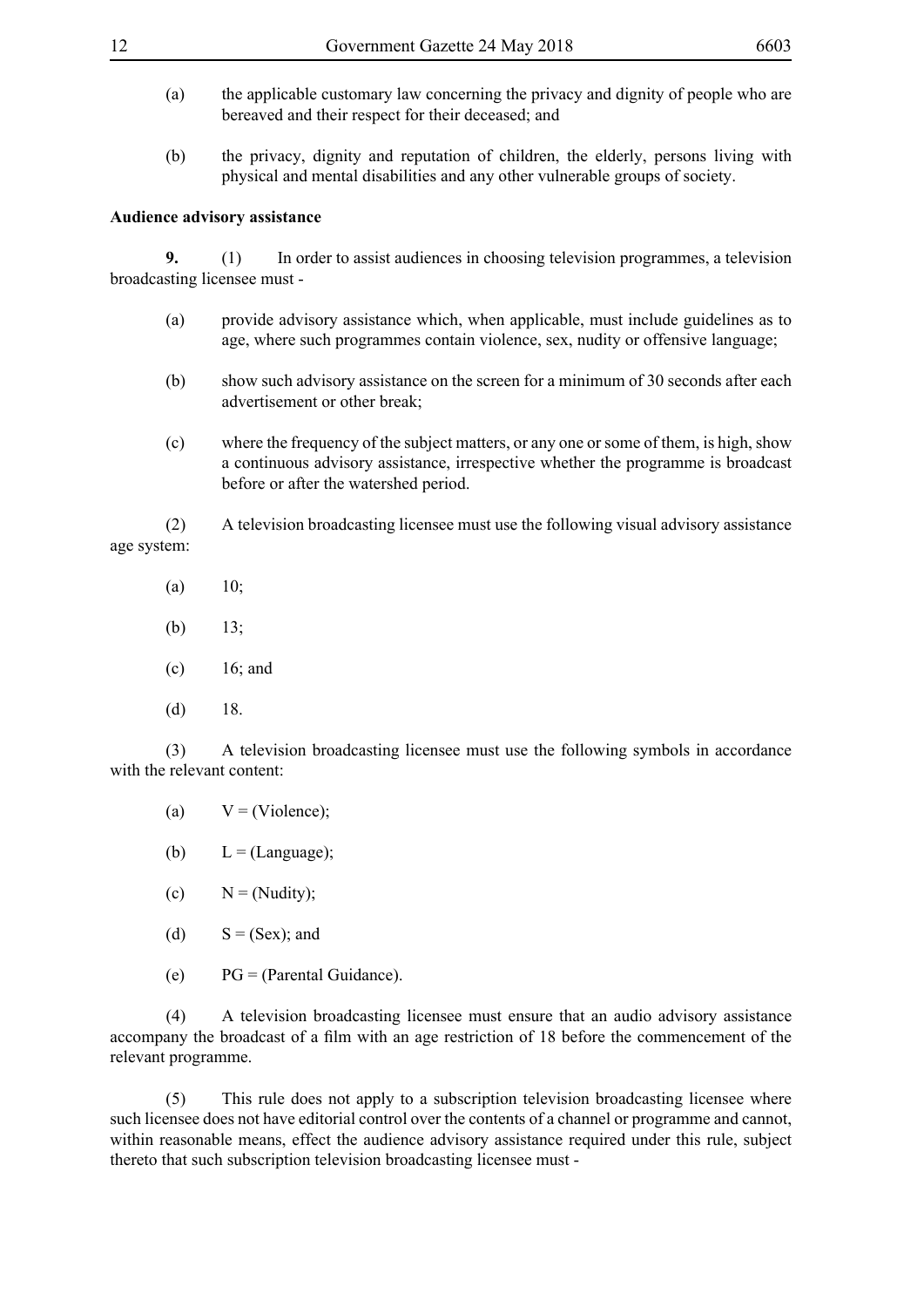- (b) with regard to such classification, indicate appropriate age restrictions for viewing or listening to a programme or indicate the programme as family viewing;
- (c) indicate whether a programme contains nudity, sexual conduct, violence or offensive language;
- (d) provide clear and consistent information to its audience on programme classification in order to enable its audience to select the programmes they do not wish to view or listen or which they do not wish their children to view or hear.

(6) A subscription television broadcasting licensee must implement adequate measures to enable a subscriber to block a programme or certain levels of undesirable material, based on the classification of the programme, or a channel, included in its services (i.e. parental or viewer control).

#### **Controversial issues**

**10.** (1) A broadcasting licensee must ensure, in so far as is practical or reasonable, when reporting on a controversial issue that a balanced and reasonable range of significant views and opinions is reported, either within a single programme or within a series of programmes, which shall be broadcast as soon as is reasonably possible.

(2) A broadcasting licensee must ensure, in so far as is practical or reasonable, when broadcasting a controversial issue during phone-in programmes, that a balanced and reasonable range of significant views and opinions is represented.

(3) A person or an organisation whose views have been criticised on any controversial issue during a programme and who makes any representations, within a reasonable time, to the broadcasting licensee responsible for the programme that such person or organisation is aggrieved, must, in so far as is practical or reasonable, be offered an opportunity by the broadcasting licensee to reply to such criticism or comment.

#### **Watershed period**

**11.** (1) Subject to rule 5, a television broadcasting licensee may only broadcast programmes on television, which contains scenes of -

- (a) explicit violence;
- (b) sexual conduct;
- (c) nudity; or
- (d) grossly offensive language,

intended for adult audiences during the watershed period.

(2) A broadcasting licensee may only broadcast promotional material and music videos which contain -

- (a) scenes or depiction of explicit violence;
- (b) explicit threatening violence;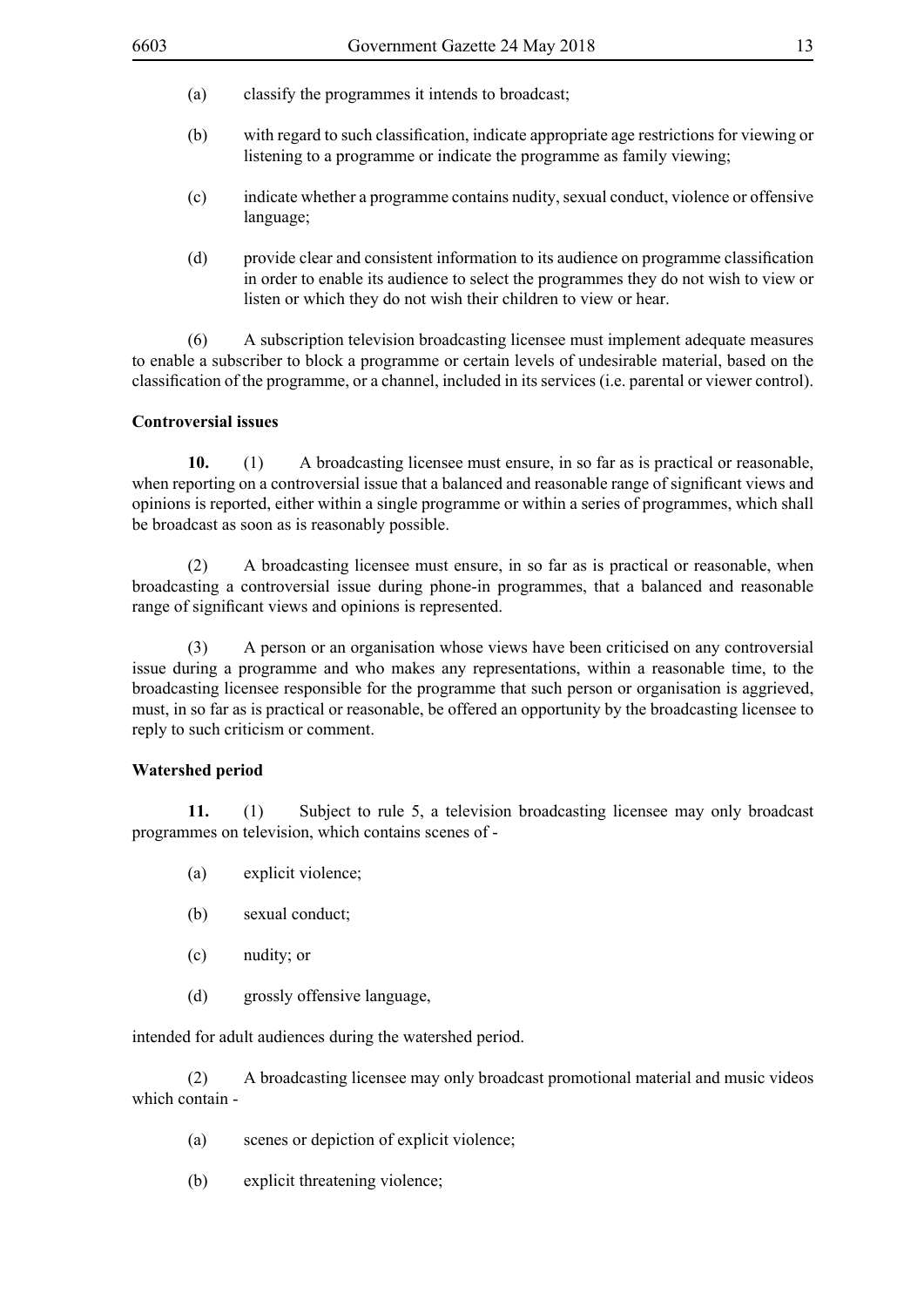- (c) sexual conduct;
- (d) the fondling or touching of breasts;
- (e) nudity; or
- (f) grossly offensive language,

intended for adult audiences during the watershed period.

(3) Some programmes broadcast outside the watershed period may not be suitable for children and a broadcasting licensee must provide sufficient information, in terms of regular scheduling patterns or audience advisory assistance, to assist parents and *de facto* or legal guardians to make appropriate viewing or listening choices for children in their care.

(4) A broadcasting licensee may, with the advance of the watershed period, progressively broadcast more adult material.

 (5) A broadcasting licensee must be particularly sensitive to the likelihood that programmes which commence during the watershed period and which run beyond it may be viewed by children.

#### **Competitions and audience participation**

**12.** (1) A broadcasting licensee must make known during a broadcast the full cost of a telephone call or a message service, such as an SMS, where audiences are invited on air to react to a programme or competition.

(2) If applicable, a broadcasting licensee must specify the proportion of the cost of the call or message service, such as an SMS, which is intended for any specified charitable cause.

(3) A broadcasting licensee must ensure that audiences invited to compete in any competition broadcast by such licensee are made aware on air of the basic rules of the competition which must include the closing date and the manner in which the winner is determined and publicly announced.

#### **Public notices of emergencies or public disaster announcements**

**13.** (1) A broadcasting licensee must without delay broadcast or otherwise distribute, free of charge, a public notice of emergency or a public disaster announcement requested, in writing, by any Government Minister, State-owned Enterprise or any other public authority or organ of State.

(2) The broadcasting licensee must, prior to the broadcast or alternative distribution thereof, verify the authenticity of the notice with the relevant Government Minister, State-owned Enterprise or other public authority or organ of State from which the written request emanates.

A designated position in relation to each broadcasting licensee must be identified as the contact person during business and non-business hours for all matters relevant to this rule.

(4) Compliance with this rule is dependent upon the cooperation of the relevant Government Minister, State-owned Enterprise or other public authority or organ of State involved therein and a broadcasting licensee will not be in breach of this rule if any of them fail to respond to the licensee's request for information, provides inaccurate information or otherwise fail in providing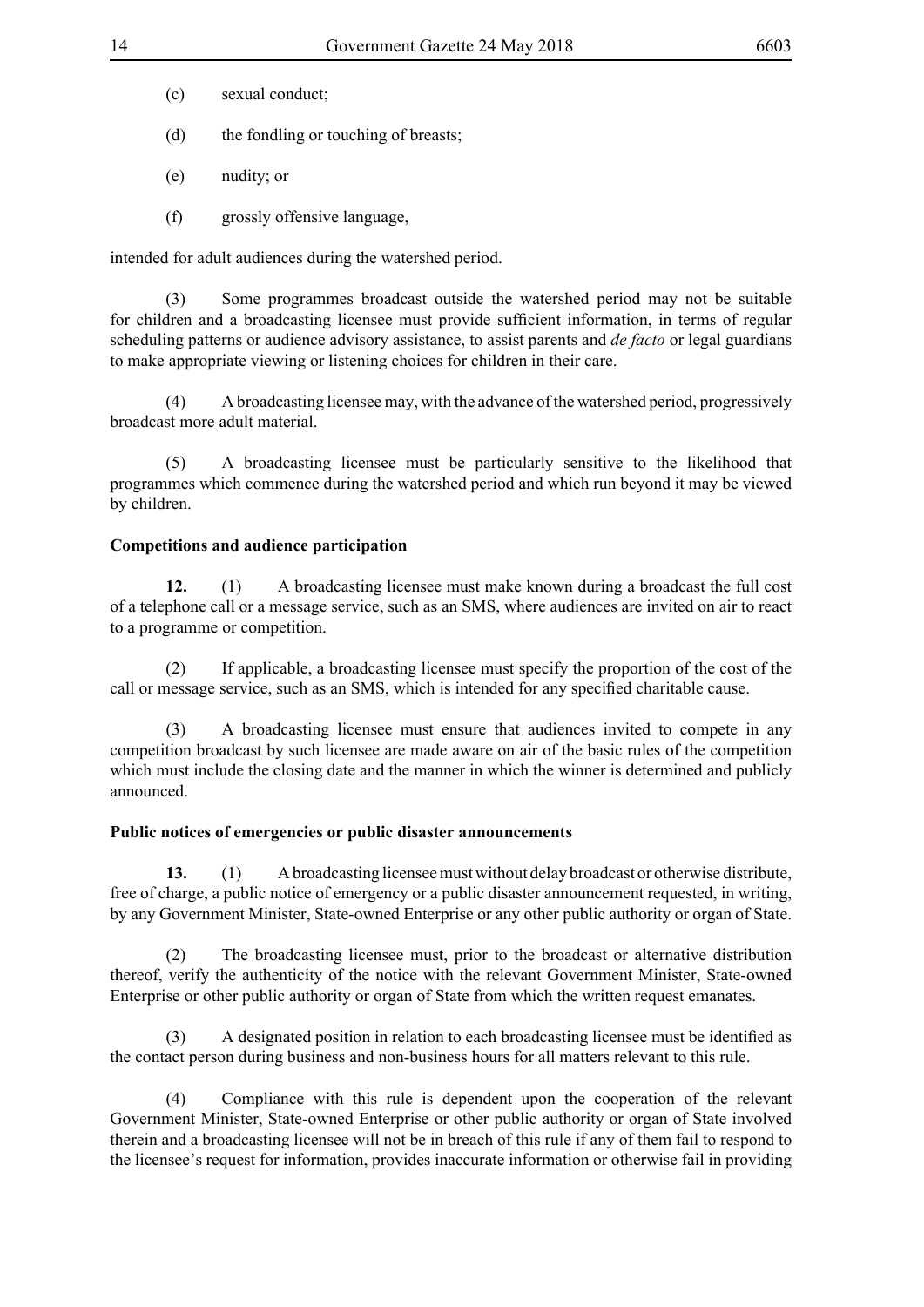the broadcasting licensee with information and assistance necessary to effect the broadcast.

#### **Comments**

**14.** (1) Subject to this Broadcasting Code, a broadcasting licensee may broadcast comment on and criticism of any actions or events of public importance.

(2) Comments by a broadcasting licensee must be an honest expression of opinion, must be presented in such a manner that it appears clearly to be commentary and must be made on facts truly stated or fairly indicated and referenced.

(3) Where a person stated that he or she is not available, or where a person could not reasonably be reached, for comment, that fact must be stated by the broadcasting licensee in the relevant programme including the effort and manner employed to try and reach the person.

(4) This rule does not apply to subscription television broadcasting licensees.

#### **Counter-versions**

**15.** (1) Where it appears that a comment was incorrect or differed in a material respect from what was previously broadcast by a broadcasting licensee, the broadcasting licensee must broadcast or publish, in the manner set out in this rule, a counter-version presented by a person or organisation affected by and objecting against an such incorrect or different fact in any programme transmitted by the broadcasting licensee.

(2) Notwithstanding sub-rule (1), a broadcasting licensee is not obligated to transmit a counter-version in the event where -

- (a) the person or organisation concerned does not have a direct interest in the transmission of the counter-version; or
- (b) the counter-version is not of reasonable length, and in particular, if the counterversion is substantially longer than the part of the broadcast which dealt with the false assertion of fact.
- (3) The counter-version referred to in sub-rule (1) must -
- (a) be limited to a factual account;
- (b) not contain any material which may reasonably be anticipated to expose the broadcasting licensee to legal action if that material were to be broadcast;
- (c) be in writing;
- (d) specify the programme and the assertions to which the objection is raised; and
- (e) be signed by the person affected or, in the case of an organisation, by a duly authorised representative of that organisation.

(4) The person or organisation affected is not entitled to insist on the broadcasting or publishing of a counter-version as contemplated in sub-rule (1) if the counter-version is presented to the broadcasting licensee after the expiry of a period of 15 days from the date of broadcast of the apparent incorrect or different fact.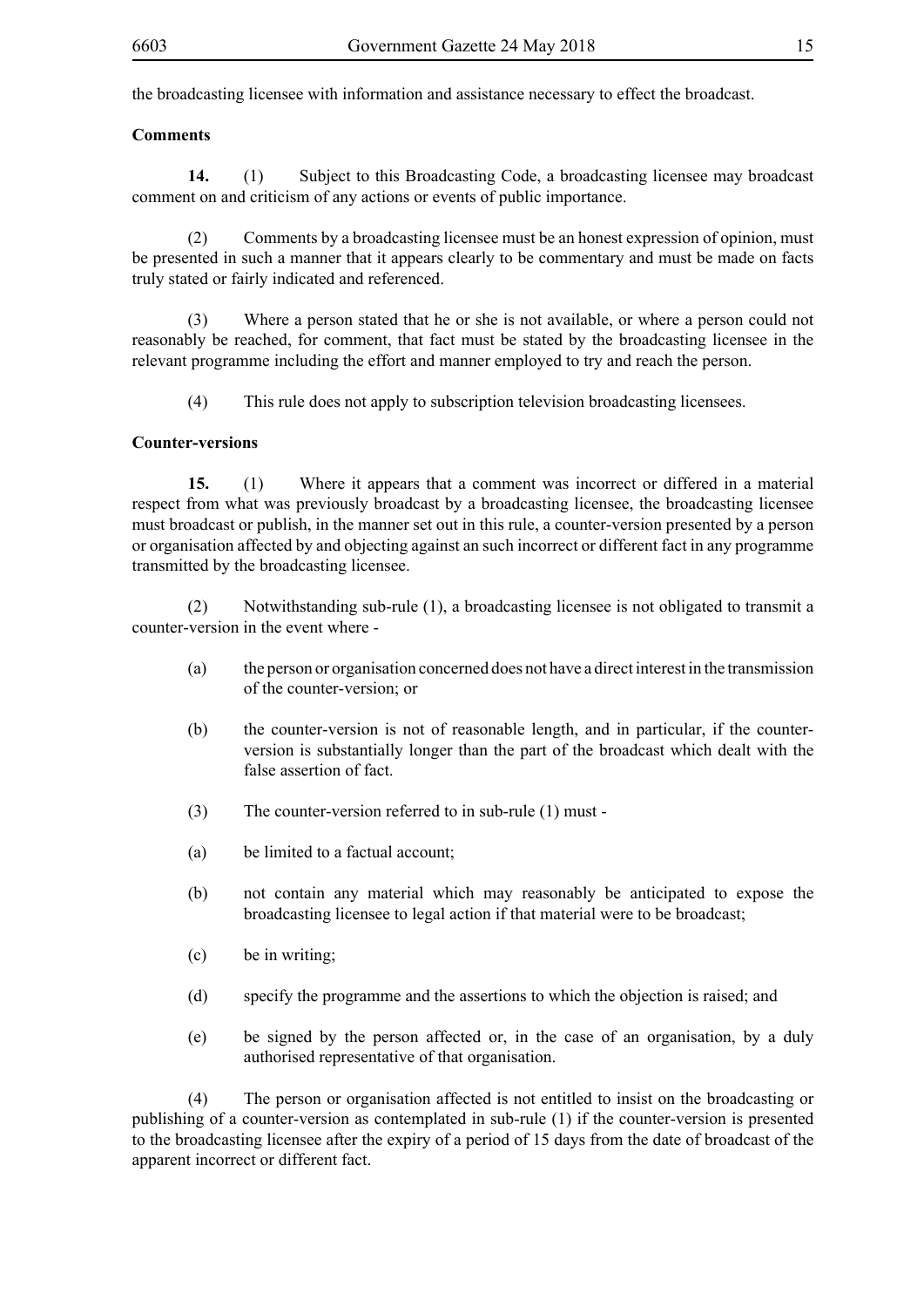- (5) The broadcasting licensee must, subject to sub-rules  $(2)$  and  $(4)$  -
- (a) at the first opportunity, but not later than 10 days from receipt of a counter-version referred to in sub-rule (1), broadcast or publish the counter-version within the same programme or programme section as the one in which the incorrect or different assertion was made and at the same time of day or, should that not be possible or reasonable -
	- (i) at a time equal in value to that of the programme to which the objection relates;
	- (ii) on the broadcasting licensee's or relevant programme's website, home page or main website, as appropriate; or
	- (iii) in any other way which is appropriate under circumstances;
- (b) broadcast or publish the counter-version without any omissions and interruptions; and
- (c) broadcast or publish the counter-version free of charge.

(6) A broadcasting licensee must, immediately upon receipt of the counter-version referred to in sub-rule (1) -

- (a) inform the Authority about that fact; and
- (b) keep and store the programme objected to and the counter-version,

until the broadcasting licensee receives a notice to the contrary from the Authority or for a period of at least 12 months, whichever period expires first.

 (7) If a broadcasting licensee makes a rectification or clarification in the manner set out in this rule within the specified timeframe, such licensee will not be in breach of sub-rule 4(1), (2), (3), (6) or (10).

#### **Advertisements**

**16.** (1) An advertisement broadcast by a broadcasting licensee must be presented in such a manner that a reasonable audience will be able to identify such advertisement, at the time of the broadcast, as advertising material.

(2) An advertisement must not deliberately cause serious offence to the intended audience.

(3) Advertising must not promote illegal or unsafe conduct or acts or encourage dangerous behaviour.

## **Exemptions**

- **17.** (1) Rules 5 and  $7(3)$  do not apply to –
- (a) broadcasts of *bona fide* scientific, research, documentary, artistic (including comedy or satire), dramatic, literary or religious programming material, which, judged within context, is of such nature;
- (b) broadcasts which amount to a *bona fide* discussion, argument, report or opinion on a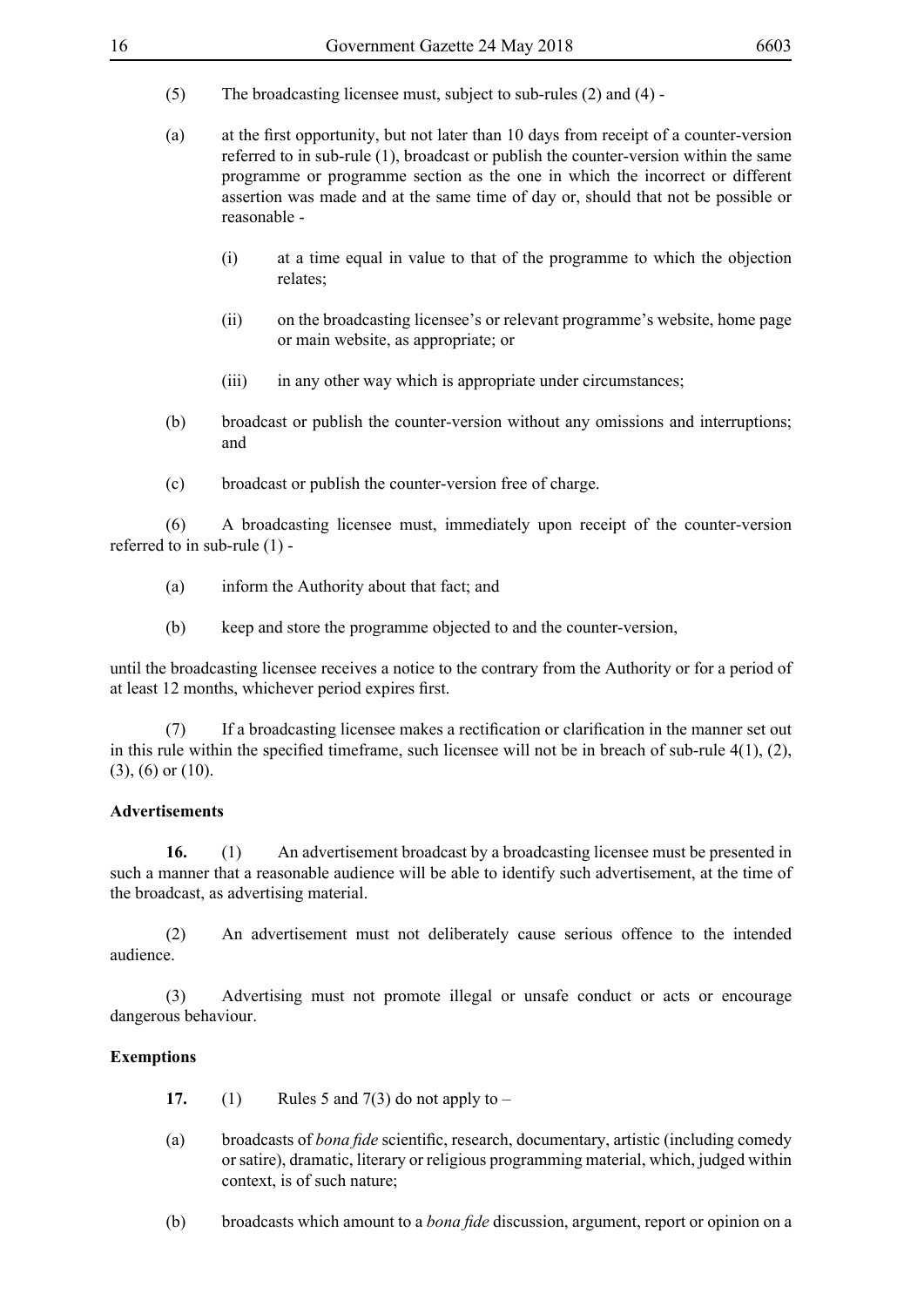matter pertaining to religion, belief or conscience; or

(c) broadcasts which amount to a *bona fide* fair comment, discussion, argument or opinion on a matter of public interest,

subject thereto that it is broadcast with due audience advisory after the watershed period on a sliding scale according to contents.

(2) A comment, criticism, opinion or view by a broadcasting licensee is not prohibited if such comment, criticism, opinion or view complies with the following requirements:

- (a) Is honestly-held;
- (b) is without malice;
- (c) pertains to a matter of public interest;
- (d) takes fair account of all material facts which are substantially true; and
- (e) is presented in a manner which clearly indicates that it is a comment, criticism, opinion or view.

(3) Where a broadcasting licensee is of the opinion that a rule applicable to it in this Broadcasting Code will cause it unjustifiable hardship or cannot reasonably be complied with, the licensee may, in writing, apply to the Authority for an exemption or deviation approval from the Authority.

 (4) An application contemplated in sub-rule (3) must be sufficiently motivated to substantiate a claim of unjustifiable hardship or inability to reasonably comply with and have attached thereto such additional substantiation as the broadcasting licensee deems relevant.

 (5) The Authority must evaluate each application based on the criteria specified as well as section 89(3) of the Act and may -

- (a) refuse the application if the criteria specified are not met:
- (b) grant an exemption to the relevant rule without conditions or with such conditions as the Authority deems appropriate;
- (c) grant such deviation from the relevant rule as the Authority deems appropriate with or without such conditions as the Authority deems appropriate; or
- (d) make such other determination as the Authority deems appropriate under circumstances.

## **PART C COVERAGE OF ELECTIONS AND REFERENDUMS**

#### **Party election broadcasts**

**18.** (1) A broadcasting licensee may not broadcast, or allow to be broadcast, a party election broadcast under any circumstances except during an election broadcast period.

(2) A broadcasting licensee who decides to broadcast a party election broadcast for a particular party must afford all other political parties a similar opportunity.

(3) A party election broadcast is wholly under the editorial control of the relevant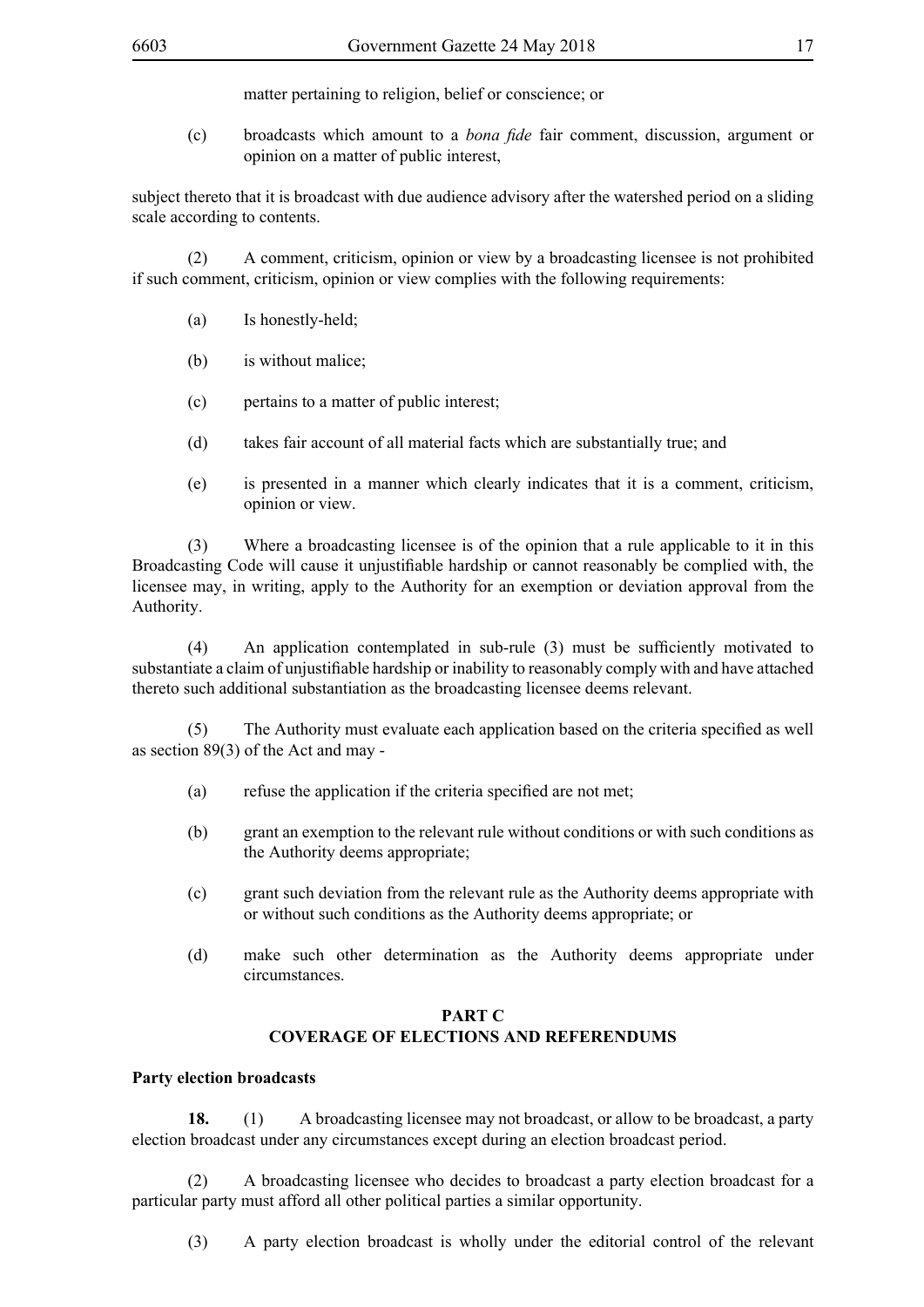political party and the broadcasting licensee -

- (a) is not liable for the contents of the broadcast;
- (b) may not broadcast a party election broadcast until the relevant political party's duly authorised representative submits the contents thereof on behalf of that political party;
- (c) may refuse to broadcast the party election broadcast until provided with a signed written indemnification against liability in line with rule 22(7)(b).

#### **News and current affairs during elections and referendums**

**19.** (1) News coverage of elections and referendums is at the discretion of the news editor of the broadcasting licensee.

(2) A broadcasting licensee must apply proper balance and fairness to all current affairs programmes that deal with elections or referendums.

#### **Balance and impartiality**

**20.** (1) A broadcasting licensee must afford reasonable opportunities for the discussion of conflicting views and must treat all political parties equitably.

(2) A broadcasting licensee must ensure that it is balanced and impartial in its election or referendum reporting and that no political party, candidate or proponent is discriminated against in editorial coverage or the granting of access to coverage.

(3) In the event of any criticism against a political party, candidate or proponent being levelled in a particular programme of any broadcasting service –

- (a) without that party, candidate or proponent having been afforded an opportunity to respond in the same programme; or
- (b) without the view of that party, candidate or proponent having been reflected therein,

the broadcasting licensee concerned must afford that political party, candidate or proponent a reasonable opportunity to respond to the criticism.

(4) In making advertising time available to political parties, no broadcasting licensee may discriminate against any political party or make or give any preference to any political party or subject any political party to any prejudice.

 (5) Should a political party forfeit or decide to forfeit its allocated party election broadcast airtime, then that airtime must be used by the broadcasting licensee concerned for the purpose of broadcasting its normal programming or material.

(6) Should a political party not wish to use its allocated party election broadcast airtime, the broadcasting licensee concerned must not, during the relevant time-slot, in any way vary the sequence or scheduling of party election broadcasts.

## **Allocation of free airtime by the NBC**

**21.** (1) Subject to section 93(1) of the Act, where the NBC offers free airtime to various political parties participating in an election, it must do so on the basis of the respective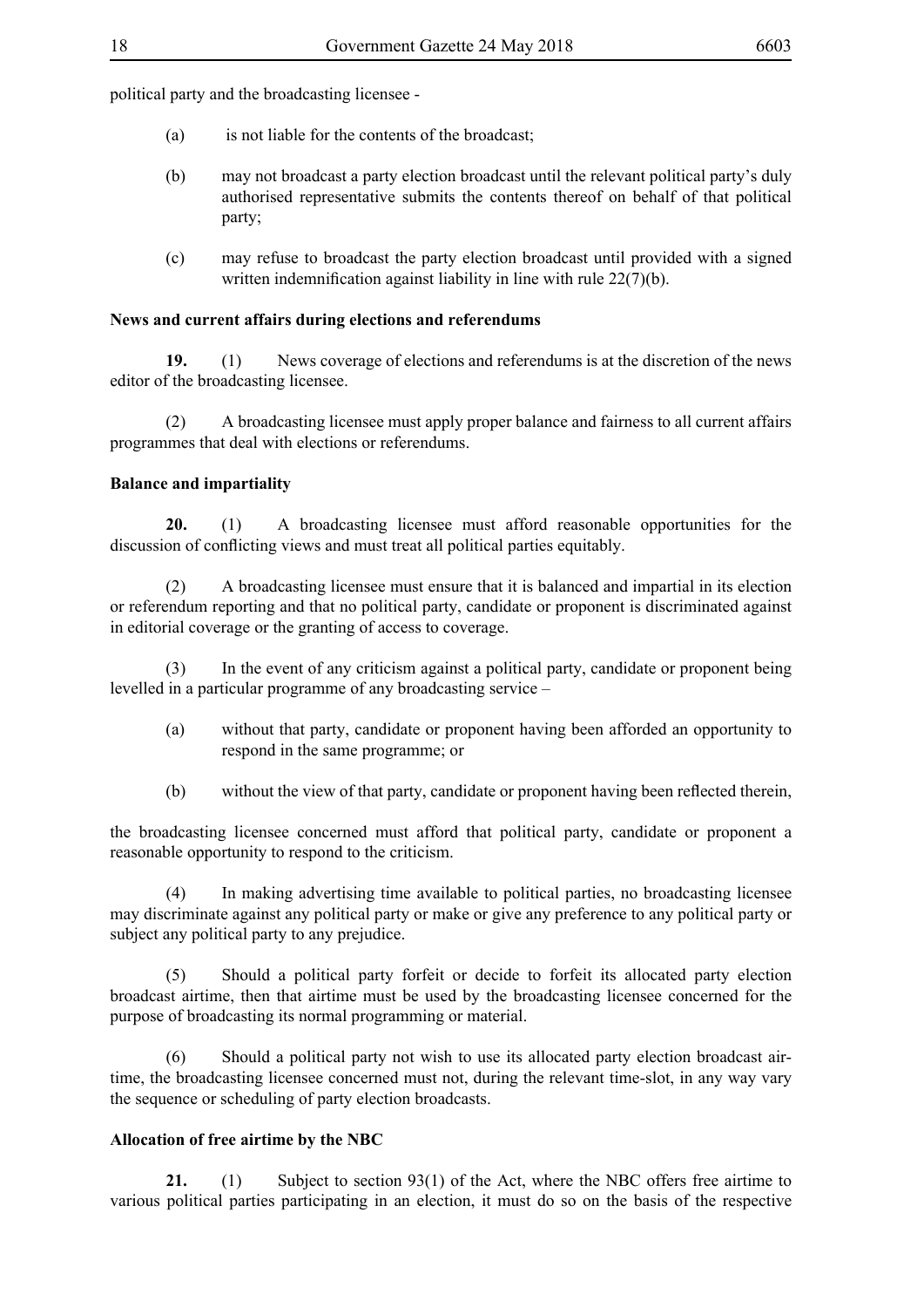formula set out in rule 22 of this Broadcasting Code.

(2) Subject to section 93(1) of the Act, a political party intending to broadcast a party election broadcast utilising the free airtime as allocated by the NBC above must submit its broadcast contents to the NBC at least 96 hours prior to the broadcast thereof.

(3) If a political party fails to deliver the party election broadcast to the NBC before the expiry of the time set out in sub-rule (2), the political party is deemed to have forfeited its free allocated airtime.

(4) In the event of an election and in accordance with rule 22, the formulae must be submitted at least seven days after the publication of the polling day.

## **Party election broadcasts**

**22.** (1) A political party intending to broadcast a party election broadcast must submit its broadcast contents to a broadcasting licensee at least 96 hours prior to the broadcast thereof.

(2) The political party's party election broadcast contents must be accompanied by a written script in English but, should the political party wish to use a local language, a script must be provided in such language together with a translation thereof in English.

(3) A broadcasting licensee obligated, or intending, to broadcast party election broadcasts must ensure that a political party's party election broadcast contents conforms with this Broadcasting Code.

(4) A broadcasting licensee, to whom a political party submitted its party election broadcast contents for broadcasting, may not in edit or alter the content thereof.

 (5) A broadcasting licensee may not reject a political party's party election broadcast contents without reasonable cause and in such event the broadcasting licensee must -

- (a) no longer than 24 hours after having received the political party's party election broadcast contents furnish the political party concerned with written reasons for the rejection; and
- (b) allow the political party to alter or edit the relevant party election broadcast contents and resubmit such contents to the broadcasting licensee at least 72 hours prior to the scheduled broadcast thereof.
- (6) A political party must ensure that its party election broadcast contents does not -
- (a) contravene any law and especially not the Constitution of Namibia, the Electoral Act or the Act (including this Broadcasting Code); and
- (b) contain any material which is calculated, or which in the ordinary course is likely, to provoke or incite any unlawful, illegal or criminal act, or which may be perceived as condoning or lending support to any such act.

(7) A political party submitting its party election broadcast contents to a broadcasting licensee for broadcasting -

- (a) has no claim against the broadcasting licensee arising from the broadcast or failure to broadcast such contents; and
- (b) is deemed to have indemnified the broadcasting licensee against incurred costs,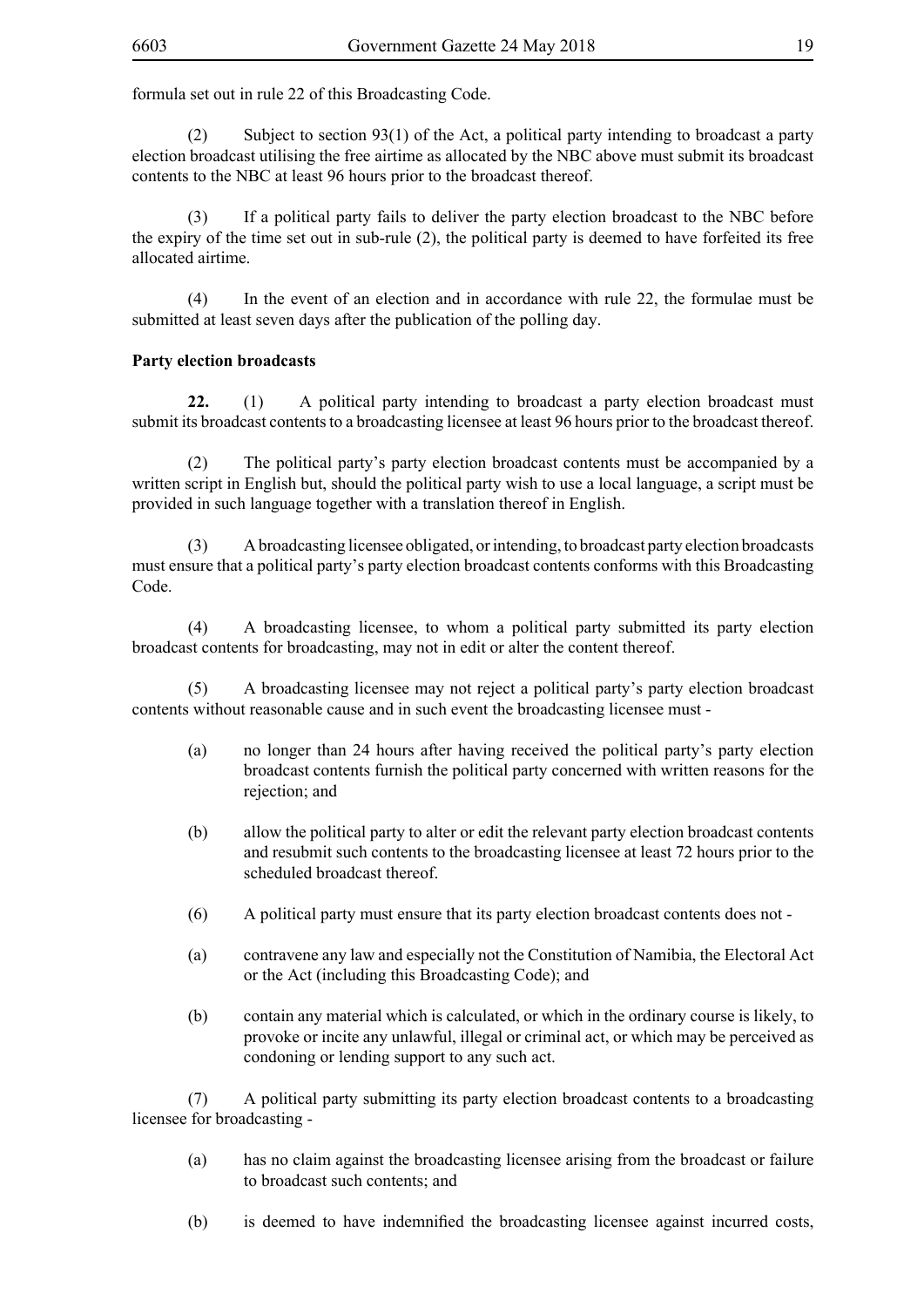damages, losses and third political party claims arising from the broadcast thereof.

- (8) A broadcasting licensee broadcasting a party election broadcast contents must -
- (a) make available to all political parties, every day throughout the election broadcast period, four time-slots not exceeding two minutes each as a minimum;
- (b) do so in accordance with and subject to this Broadcasting Code and such additional requirements as the Authority may determine under the Act;
- (c) ensure that all party election broadcasts aired by such licensee are clearly identified; and
- (d) ensure that all party election broadcasts are identified or announced in a similar manner.
- (9) A party election broadcast may not exceed five minutes in duration.

(10) A broadcasting licensee may not broadcast a political party's party election broadcast or political advertisement immediately before or after another political party's party election broadcast or political advertisement.

(11) Unless a political party makes prior arrangements with the broadcasting licensee, party election broadcast airtime allocated to but not used by that political party shall be forfeited.

(12) A broadcasting licensee or political party may not permit or engage in any interference with, or trade-offs in the sequence or scheduling of party election broadcasts.

#### **Political advertising**

**23.** (1) A broadcasting licensee may not broadcast, or allow to be broadcast, a political advertisements under any circumstances except during an election broadcast period.

(2) A broadcasting licensee, to whom a political advertisement is submitted by a political party for broadcast, may not edit or alter the advertisement.

(3) A broadcasting licensee may not reject a political party's political advertisement without reasonable cause and in such event the broadcasting licensee must -

- (a) no longer than 24 hours after having received the political party's political advertisement furnish the political party concerned with written reasons for the rejection; and
- (b) allow the political party to alter or edit the relevant political advertisement and resubmit such advertisement to the broadcasting licensee at least 72 hours prior to the scheduled broadcast thereof.

(4) Where a broadcasting licensee rejected a political advertisement and the political party concerned confirmed in writing to the broadcasting licensee that it will not be re-submitting the advertisement, the broadcasting licensee must, within 24 hours after receiving such confirmation, notify the Authority in writing of such rejection which notification must be accompanied by the written reasons given to the relevant political party for the rejection.

 (5) A political party, whose political advertisement was rejected and who does not accept the reasons provided by the broadcasting licensee for the rejection, may refer the matter to the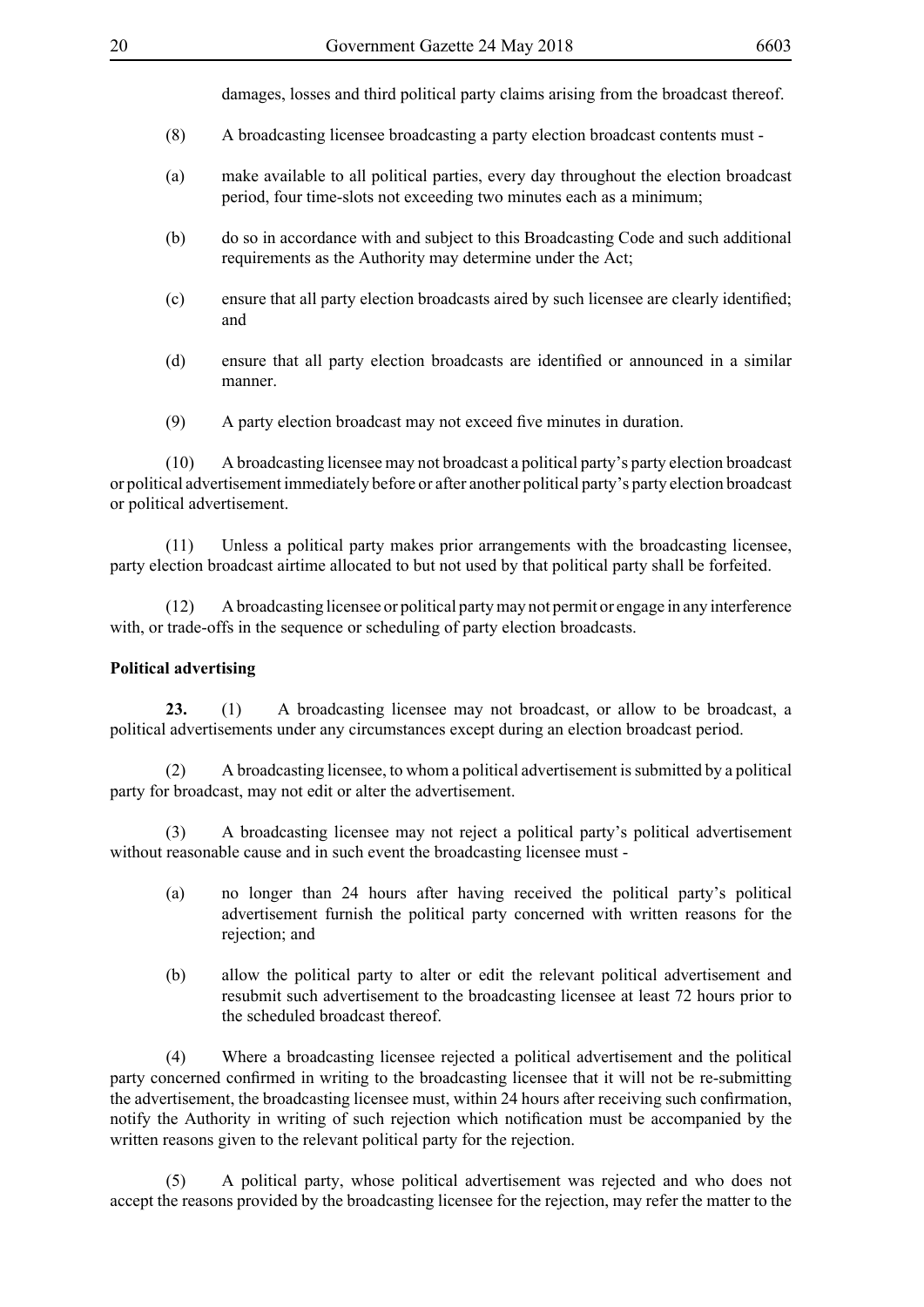Authority within 24 hours of being informed of the rejection.

- (6) A political party must ensure that its political advertisement does not -
- (a) contravene any law and especially not the Constitution of Namibia, the Electoral Act or the Act (including this Broadcasting Code); and
- (b) contain any material which is calculated, or which in the ordinary course is likely, to provoke or incite any unlawful, illegal or criminal act, or which may be perceived as condoning or lending support to any such act.

(7) A political party submitting a political advertisement to a broadcasting licensee for broadcasting -

- (a) has no claim against the broadcasting licensee arising from the broadcast or failure to broadcast such advertisement;
- (b) is deemed to have indemnified the broadcasting licensee against incurred cost, damages, losses and third political party claims arising from the broadcast thereof.

#### **Broadcasting on polling day**

**24.** (1) No broadcasting licensee may on polling day broadcast a party election broadcast, political advertisement or any material canvassing for support of any political party or candidate.

 (2) A broadcasting licensee must confine election coverage on the polling day to reports and analyses on the progress of voting and information pertaining to voting schedules and location of polling stations.

(3) A broadcasting licensee may not broadcast election results until after the polls are declared closed and official results are announced or published by the relevant officials of the Electoral Commission of Namibia in accordance with the Electoral Act.

## **PART D LOCAL CONTENT**

#### **Local content objectives**

- **25.** Every broadcasting licensee must, through the broadcasting of local content strive
- $to -$
- (a) encourage the development of Namibian identity and expression by providing, within the type of programmes or music broadcast by a broadcasting licensee, a wide range of local content which reflects Namibian attitudes, opinions, ideas, values and artistic creativity by displaying Namibian cultures and entertainment through music, dramas, series, news, documentaries, current affairs, movies, films and other programmes;
- (b) serve the needs and interests and reflect the circumstances and aspirations of Namibian women, men and children in a democratic Namibian society;
- (c) produce and maintain local content of high standards and quality; and
- (d) make maximum use of Namibian and African creative and other resources in the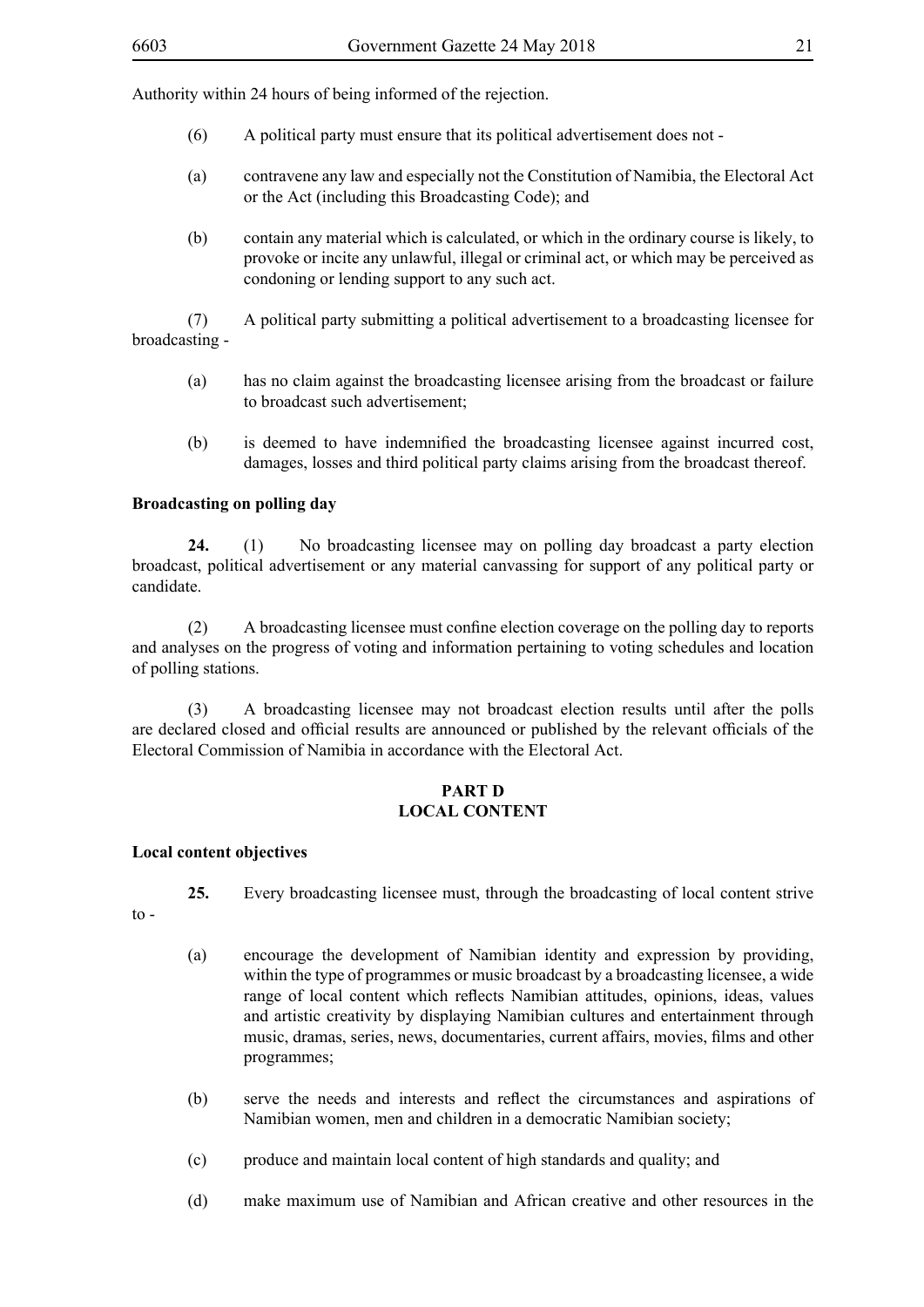creation and presentation of local content.

## **Local content policy**

**26.** (1) In order to promote the progressive implementation of local content in broadcasting, a broadcasting licensee must, within 12 months after the commencement of this Broadcasting Code develop, and submit to the Authority, its written local content policy in accordance with this rule.

(2) A broadcasting licensee's local content policy must include at least the following matters:

- (a) A description of the type of programmes and, if applicable, music broadcast by the broadcasting licensee;
- (b) a brief analysis or summary of the characteristics of its audience and the preferences of such audience;
- (c) based on the knowledge of the broadcasting licensee and taking into consideration the nature of the broadcasting licensee as contemplated in paragraph (a), a summary of local content available for broadcasting by the broadcasting licensee and the cost implications thereof;
- (d) the purpose or objectives of the broadcasting licensee's local content policy;
- (e) the principles of the broadcasting licensee's broadcasting policy (that is, amongst others, how the broadcasting licensee intends to promote local content in its broadcasts);
- (f) challenges identified by the broadcasting licensee in implementing local content requirements; and
- (g) any other matter the broadcasting licensee deems appropriate to include.

(3) The Authority may assist broadcasting licensees in the development of their local content policies by providing them with a sample local content policy covering the matters set out in this rule.

(4) (a) A broadcasting licensee must every year, on the anniversary of its local content policy, review the policy and, if necessary, make such amendments thereto as are appropriate.

(b) Where amendments are made by a broadcasting licensee to its local content policy, the amended version of the policy must be submitted to the Authority as soon as practicable.

## **Local content requirements**

**27.** (1) A broadcasting licensee must, over the reporting period, during the performance period, measured as set out in rule 28, broadcast the minimum local content programmes and music as set out in this rule.

(2) The minimum local content requirements for the different broadcasting licensees are as follows:

(a) Radio broadcasting licensees: over the reporting period, fifteen percent of music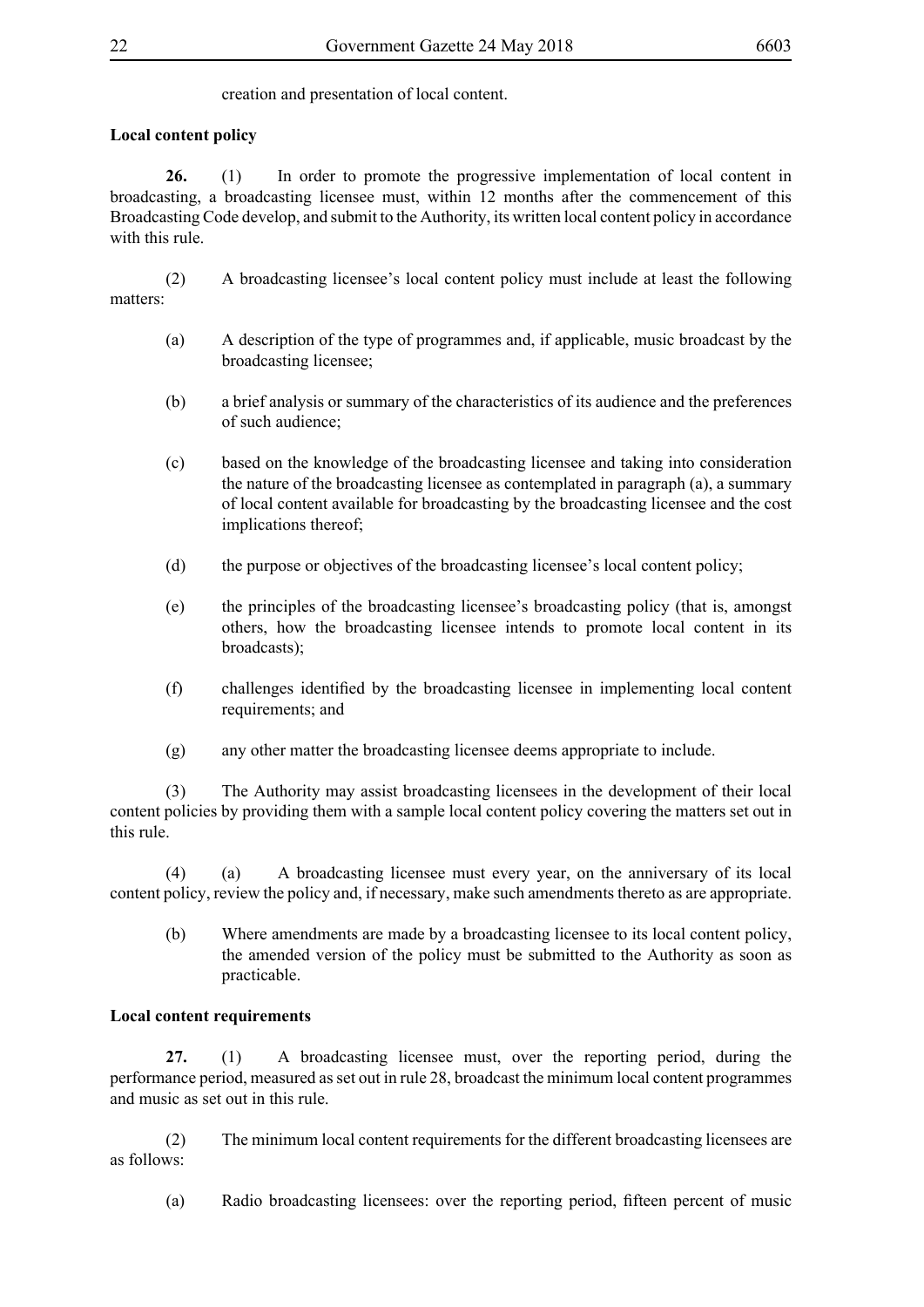broadcast during the performance period must be local content music;

- (b) commercial television broadcasting licensees (excluding subscription television broadcasting licensees and NBC): over the reporting period, ten percent of programmes broadcast during the performance period must be local content programmes;
- (c) community television broadcasting licensees (excluding subscription television broadcasting licensees and NBC): over the reporting period, fifteen percent of programmes broadcast during the performance period must be local content programmes;
- (d) subscription television broadcasting licensees: 1.5 percent of their annual revenue of their most recent completed financial year must be expended on the acquisition or development of local content;
- (e) NBC: over the reporting period, thirty percent of programmes and music broadcast during the performance period must be local content programmes or music.
- (3) The local content requirements set out in this rule become enforceable -
- (a) for an existing broadcasting licensees, on the date of the third anniversary of the commencement date of this Broadcasting Code;
- (b) for NBC, after a period of three years from the date determined by the Minister in accordance with section 93 of the Act;
- (c) for a broadcasting licensee to whom a broadcasting licence was issued subsequent to the commencement of this Broadcasting Code, after a period of three years from the date of commencement of its broadcasting licence.

#### **Measurement of local content**

**28.** (1) A broadcasting licensee must attempt, in so far as reasonably possible or practical, to evenly spread out the broadcast of local content, on a daily basis, over the performance period.

(2) Compliance with local content requirements shall be measured over the reporting period which is a period of 12 months.

(3) Subject to sub-rule (1), a broadcasting licensee must ensure that it meets its local content requirements measured over the duration of the reporting period irrespective of the spacing, duration or frequency of local content broadcast during the daily performance period.

(4) For purposes of measuring local content and local content requirements, the following broadcasts do not constitute music, programmes, local content music or local content programmes (which means that these broadcasts are not taken into consideration when measuring and determining local content programmes or music against other programmes and music broadcast):

- (a) News;
- (b) sport events;
- (c) games;
- (d) programme promotions, bridging and sponsorship music and a broadcasting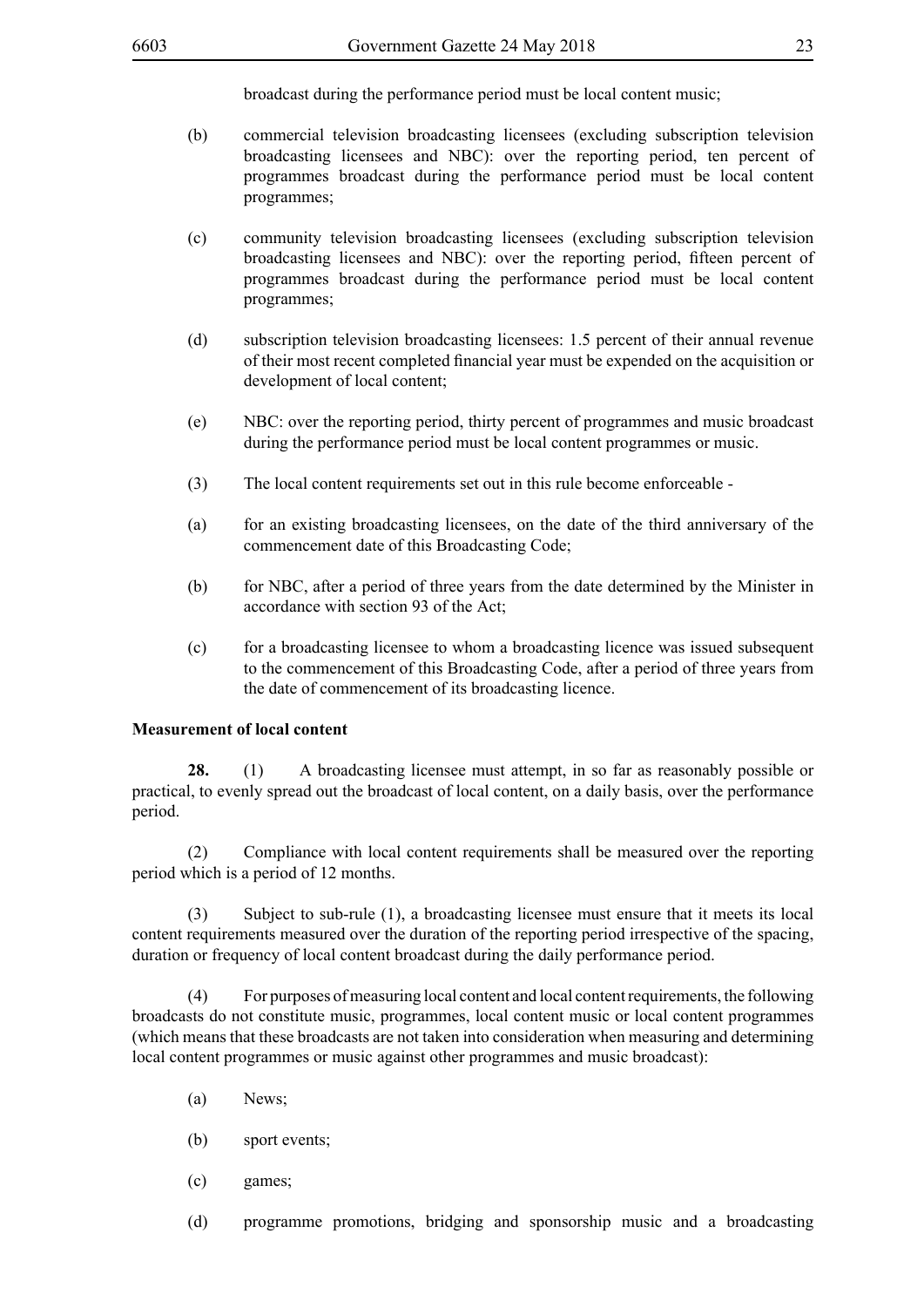licensee's continuity and other announcement and theme music;

- (e) advertisements and promotions;
- (f) games;
- (g) radio and television shopping;
- (h) teletext.

 (5) Where a local content programme or music is broadcast more than once during the performance period, measured over a week, any broadcast after the first broadcast thereof during that week does not count towards the local content requirement applicable to that broadcasting licensee.

(6) Based on the above, local content is calculated as follows for each performance period:

$$
\frac{A}{C - B} \times 100
$$
where

 $A =$  total number of hours or time the broadcasting licensee broadcast applicable local content during the performance period

B = total number of hours or time broadcasting licensee broadcast exclusions set out in subrule (4) during the performance period

 $C =$  total number of hours or time the broadcasting licensee broadcast programmes or music (including local content programmes and music) during the performance period

and multiplied by 100 to obtain a percentage.

#### **Local content exemption**

**29.** (1) The Authority may, upon application by a broadcasting licensee, grant an exemption or deviation, with or without such conditions and for such period as the Authority may deem appropriate, from any local content requirement in this Part in the event where -

- (a) compliance would result in unreasonable and unjustifiable economic, financial or other hardship to the broadcasting licensee;
- (b) the broadcasting licensee generally broadcasts specialised programmes or music to a particular audience and such types of programmes or music are not produced or are not sufficiently produced by persons who will render such programmes or music local content programmes or music;
- (c) under circumstances, the local content requirements are unreasonably high for that particular broadcasting licensee;
- (d) the Authority has determined any other criteria with regard to which an application for an exemption or a deviation may be made.
- (2) An application contemplated in sub-rule (1) must -
- (a) be sufficiently motivated on the basis of one or more of the criteria set out in that sub-rule;
- (b) have attached thereto such additional substantiation as the broadcasting licensee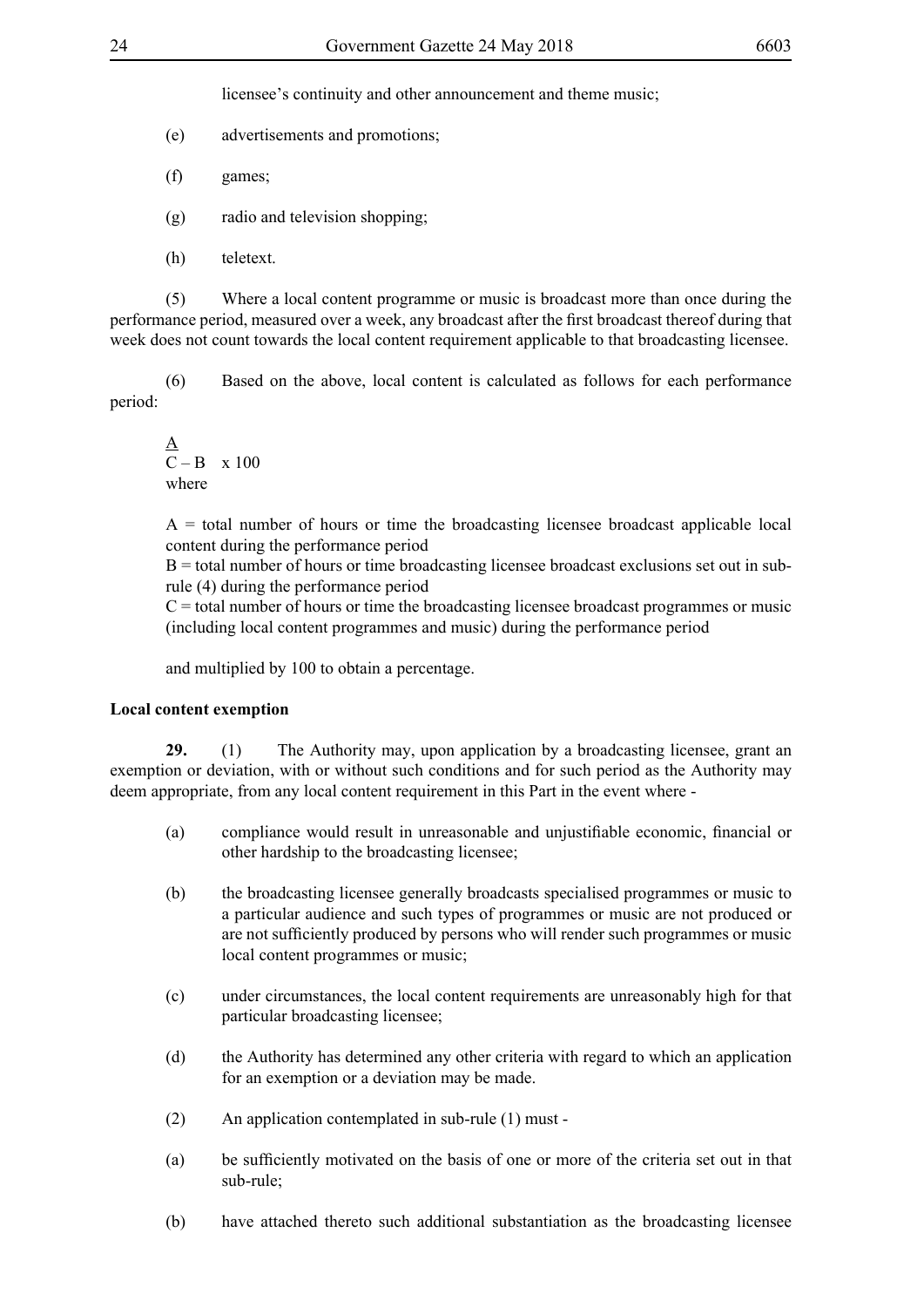deems relevant;

- (c) if relevant, include proof that there is no or limited local content available within the context set out in sub-rule (1)(b); and
- (d) demonstrate the measures the broadcasting licensee took or intends to take in attempting to meet the relevant local content requirements.

 (3) The Authority must evaluate each application based on the criteria specified in subrule (1) and taking also into account the capacity, cost and strength of local content production and availability and may -

- (a) refuse the application if the criteria specified are not met;
- (b) grant an exemption without conditions or with such conditions as the Authority deems appropriate;
- (c) grant such deviation as the Authority deems appropriate with or without such conditions as the Authority deems appropriate; or
- (d) make such other determination as the Authority deems appropriate under circumstances.

(4) The Authority may, out of own accord, lower any local content requirements on any of the grounds set out in sub-rule (1).

## **Record keeping**

**30.** (1) A broadcasting licensee must keep and maintain such logs, statistical forms and programme and music records as may be necessary to ensure the keeping of -

- (a) the particulars of all local content programmes or music broadcast during a performance period;
- (b) sufficient particulars as regards the producer or creator of local content to enable such licensee to substantiate it as qualifying as local content;
- (c) sufficient information to enable such licensee to calculate and submit to the Authority its statistics on, and compliance with, local content requirements; and
- (d) such other particulars as may be required by the Authority.

(2) A broadcasting licensee must, for every completed year during which this Part D pertaining to local content applied to such licensee, no later than the  $31<sup>st</sup>$  of January of the ensuring year, submit its compliance report to the Authority -

- (a) in the format determined by the Authority; or
- (b) if the Authority did not determine a format, in such format so as to sufficiently and clearly indicate such licensee's compliance with its local content requirements.

(3) A broadcasting licensee must keep the logs, statistical forms and records contemplated in sub-rule (1) for a period of not less than 12 months after the end of each calendar year to which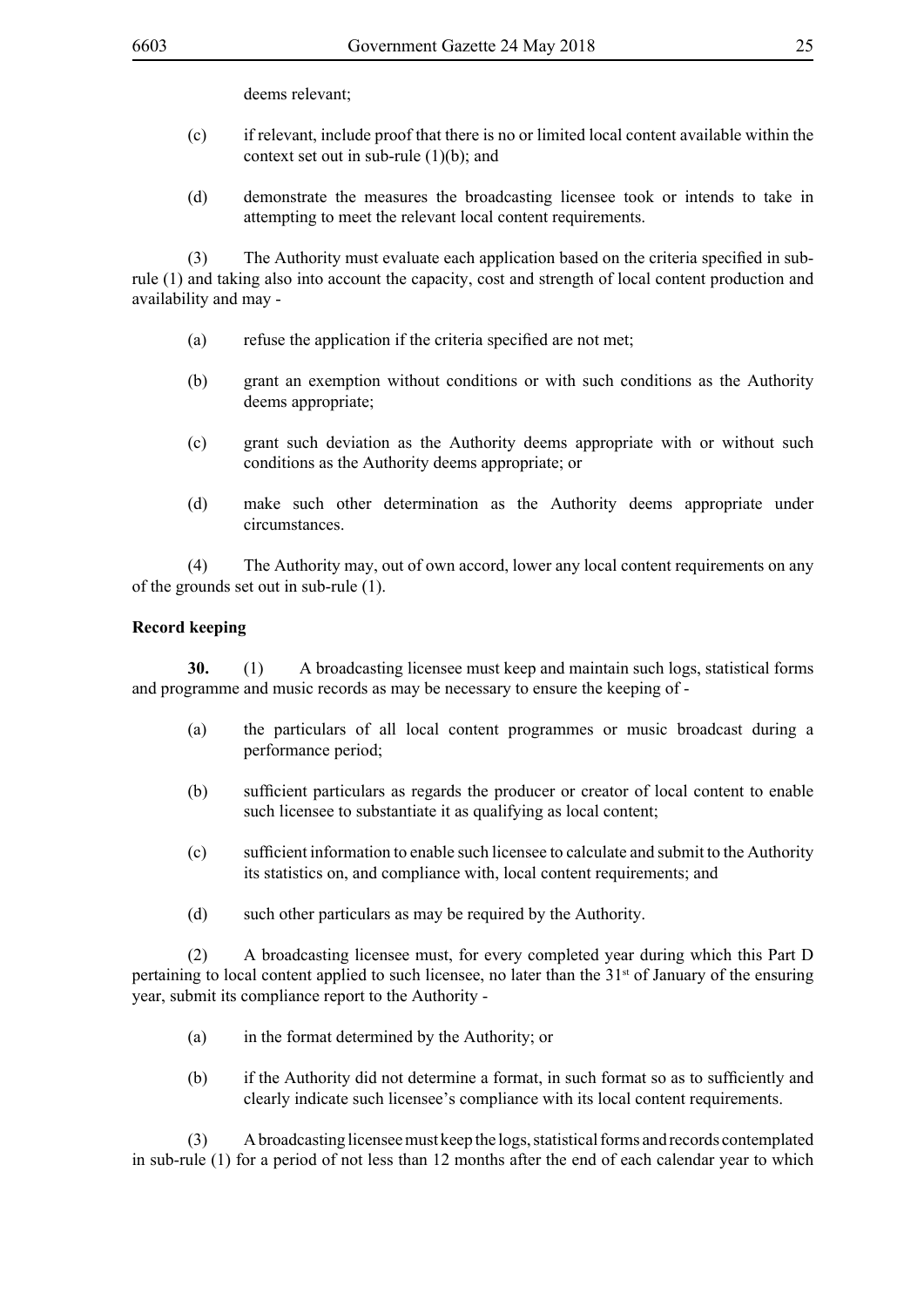they relate.

## **Supervision by the Authority and enforcement**

**31.** (1) The Authority shall supervise compliance with the Broadcasting Code, including the local content requirements, in terms of section 90 of the Act.

The Authority may conduct spot checks on a broadcasting licensee, comparing such licensee's logs, statistical forms and records with its own to verify compliance.

(3) The Authority will periodically review the Broadcasting Code and specifically also the local content requirements to ensure the continued progressive implementation thereof in order to meet the objectives set out in the Concise Statement of Purposes to this Broadcasting Code.

## **SCHEDULE 3 EXPLANATORY MEMORANDUM**

## 1. **Introduction**

This Explanatory Memorandum provides background, defines issues, summarises, and responds to, previous stakeholder input and comments and sets out the Authority's views. The draft Broadcasting Code, contained in Schedule 2, was first published for public comment on 18 August 2016 in Government Gazette No. 6097, General Notice No. 343 of 18 August 2016. Comment and submissions were received and, subsequent to the consideration thereof, the Authority published a revised version of the Broadcasting Code on 30 June 2017 in Government Gazette No. 6351, General Notice No 343 of 30 June 2017. Numerous comments, input and submissions (collectively called "submissions") were received, reviewed and considered by the Authority. In view of the submissions received and giving further consideration to the contents of the Broadcasting Code, the Authority publishes this revised Broadcasting Code.

Submissions received on previously published Broadcasting Codes are summarised below together with responses from the Authority.

## 2. **Responses to Submissions**

## 2.1 Editors' Forum of Namibia (EFN)

The EFN made submissions on both the original 2016-Broadcasting Code as well as the revised version published in 2017. Relevant comments of the EFN's submissions are collectively addressed below.

## *2.1.1 Other instruments and self-regulation*

EFN advises the Authority to take note of international and continental best practices in media regulation and referenced some specific protocols as well as developments in self-regulation with regard to broadcasting content. The Authority took note hereof and is familiar with the referenced protocols. However, these protocols are mainly of a voluntary and over-arching nature and advocate broad-based principles. The aim of the Namibian Broadcasting Code is to regulate selected broadcasting content issues in a detailed and enforceable (i.e. obligatory) manner. The Broadcasting Code aims at giving effect to the obligations placed on the Authority in terms of section 89 of the Communications Act. Ultimately, this approach will not exclude the future application of section 89(4) to (6) and it will remain possible to grant exemptions from the Broadcasting Code under the circumstances set out in section 89(4) to (6). It is the decision of the Authority to commence with a Broadcasting Code covering the minimum of issues deemed of most importance. In deciding on its approach and the contents to be covered by the first Broadcasting Code, the Authority did extensive comparative research covering both African and international countries and also covering both developing and developed countries. As the draft Broadcasting Code regulates the minimum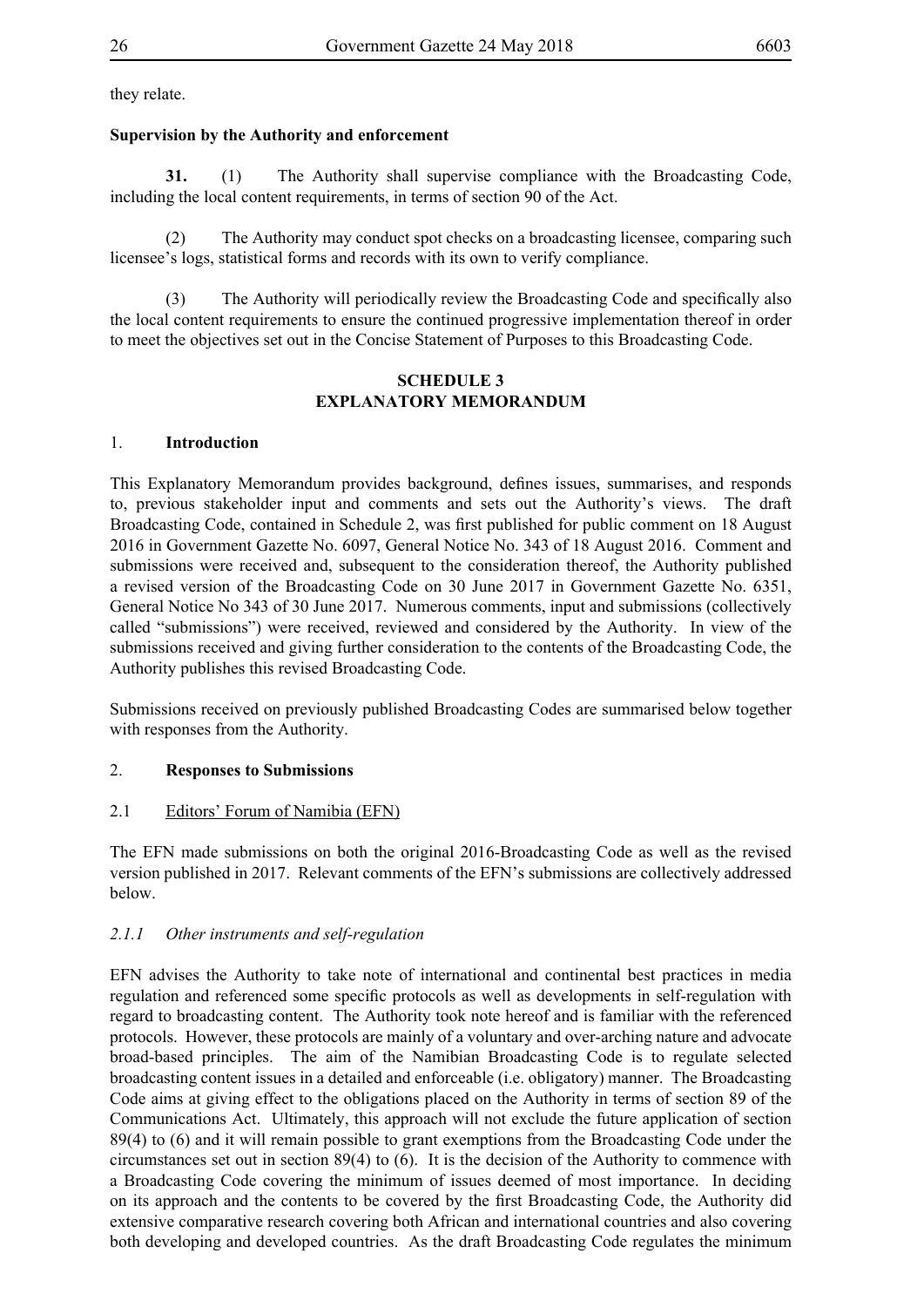regarded appropriate for a first Code, much room is left for self–regulation.

#### *2.1.2 The Constitution and freedom of speech*

EFN references constitutional protection of freedom of speech and expression and the implied editorial independence and rights to self-regulation of contents. The Authority agrees that freedom of speech is a fundamental freedom protected under the Constitution. However, fundamental rights such as freedom of speech may be limited by national laws in so far as such national laws place reasonable restrictions on such rights, are necessary in a democratic society and are required in the interests of sovereignty and integrity of Namibia, national security, public order, decency or morality, or in relation to contempt of court, defamation or incitement to an offence. It is the opinion of the Authority that the Broadcasting Code's content regulation falls fully within the limitations anticipated in Article 21(2) of the Constitution. Other jurisdictions reviewed during the drafting of the Broadcasting Code with similar constitutional protection of freedom of speech and expression, have extensive and detailed broadcasting codes considerably more invasive and prescriptive than the Namibian Broadcasting Code in which, and it is reiterated, the Authority attempted to identify the minimum regulation required to achieve the objectives set out in the Constitution and the Communications Act.

It is submitted by the Authority that the contents of the Broadcasting Code does not unduly impinge or upon or distract from rights to freedom of speech and expression and freedom of the press and other media but aims at establishing a regulatory environment where various interests and rights are balanced reasonably and fairly.

Note that the Authority, in this revised Broadcasting Code, included a broader based exemption clause thus enabling a more flexible approach which will render practicality to the perceived more stringent rules of the Code. The Authority is comfortable that the Broadcasting Code compares well with African and international counterparts as regards the contents covered therein. The Broadcasting Code is not anticipated to be an invariable longstanding instrument cast in stone. Rather, the appropriateness and efficiency thereof will be under continual review to allow for regular and timeous reconsideration and, if required, amendments.

EFN expressed a concern that a broadcasting code may negatively affect Namibia's status regarding media freedom. Once in operation, the Authority will continue to monitor the efficiency of the Broadcasting Code and its impact on the broadcasting industry to allow for timely adjustments if required. Note that all aspects and content not covered by the Broadcasting Code will remain subject to self-regulation for the time being and the Authority will continue to encourage a strong selfregulatory agent and protocol to cover such aspects and content. In this regard, comments were received from a number of stakeholders that they do not object to the general conditions in Part B of the Broadcasting Code since such practices are generally being complied with due to self-regulation and adherence to other codes with similar rules. The Authority therefore concludes that most (if not all) broadcasting licensees (including subscription television) are already compliant.

#### *2.1.3 Exemption of licensees belonging to EFN/subscribing to the Constitution of the EFN*

In its submissions the EFN makes a case for exemption of their members (to whom the Broadcasting Code will apply), under section  $89(4) - (6)$  of the Communications Act, on the grounds that such members: (a) already meet the broadcasting standards<sup>1</sup> set under section 89 (the standards are included in the EFN's Constitution); (b) EFN is able to enforce compliance thereof by members; and (c) the organisation must meet the criteria of section 89(4) et al. The EFN views exemption under section 89(4) as almost guaranteed if a licensee meets the criteria.

<sup>&</sup>lt;sup>1</sup> EFN states that such an organisation's standards deal with "some" or "all" of the regulatory matters covered in section 89(2). However, section 89(4)'s reference to "broadcasting standards" cannot be assumed to be a reference to the list of topics in section 89(2) which can be included in a broadcasting code. It is submitted that the reference in section 89(4) to "broadcasting standards" is the broadcasting code itself and therefore section 89(4) anticipates compliance with the totality of a broadcasting code.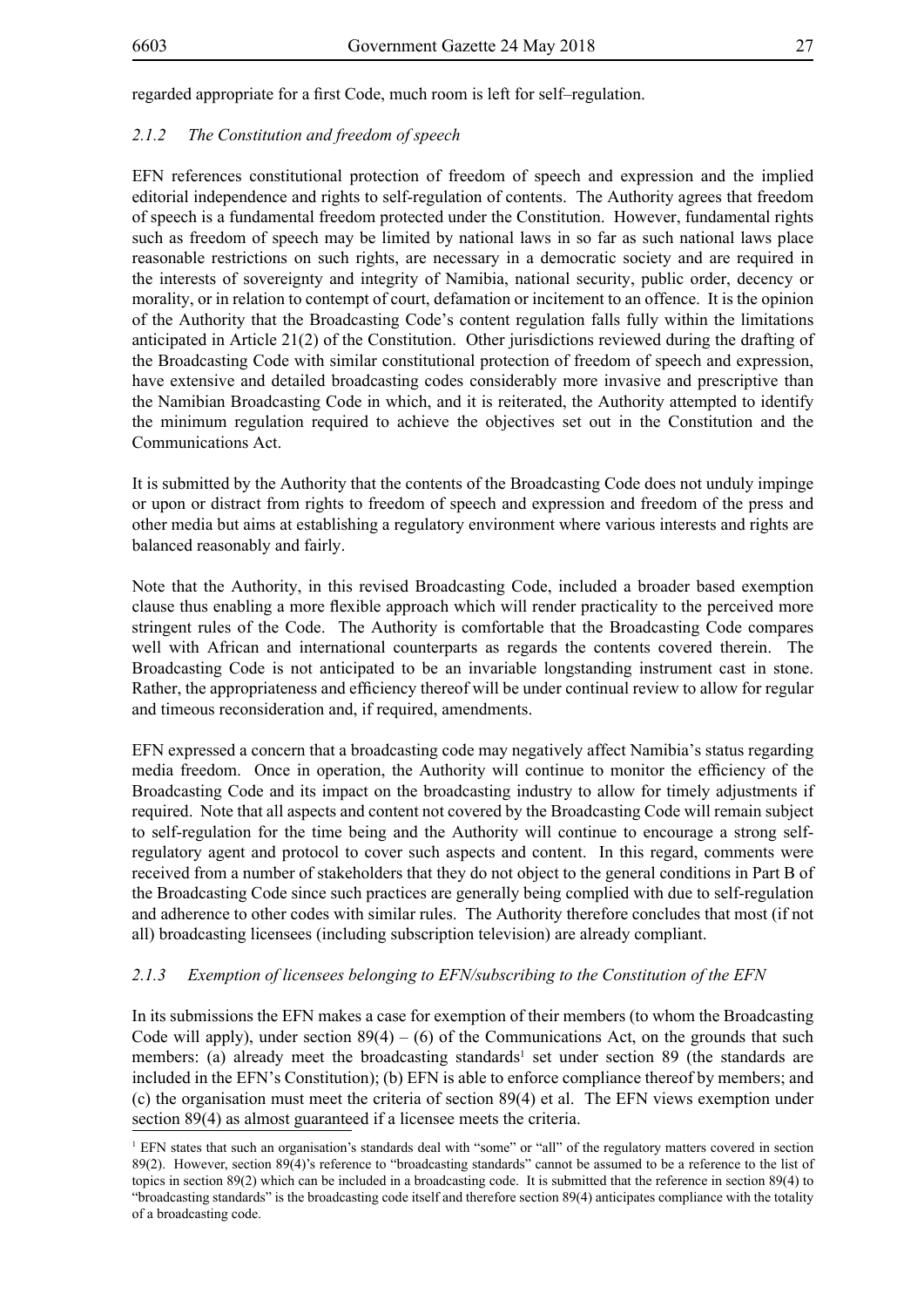The Authority wishes to respond as follows to this contention:

- Section 89(4) et al is discretionary (i.e. "may") and the Authority is authorised to exercise a subjective discretion on this matter (i.e. "if the Authority is of the opinion");
- it is submitted that the EFN Code of Ethics and Conduct for Namibian Print, Broadcast and Online Media ("Code of Ethics"), although similar in many aspects, do not cover the exact same subject-matter in the same manner as proposed in the Broadcasting Code and, where there is some over-lapping, the Code of Ethics, as opposed to the Broadcasting Code, lacks in detail. It is noted that, apart from elections and referendums, the Code of Ethics is more extensive than the Broadcasting Code which is commended. However, the Code of Ethics specifically states that coverage of elections and referendums must comply with the requirements prescribed by the Authority – i.e. the Broadcasting Code and thus acknowledges the need for additional regulation;
- it still needs to be determined, for purposes of section  $89(5)$ , whether a substantial percentage of licensees belongs to, or subscribes to, the EFN and its Constitution which, according to clauses 1 and 6 thereof, is limited to senior print and electronic media editors (i.e. persons and not necessarily entities as such) – according to clause 6 to senior editorial executives. In terms of clause 6.1.4 membership is voluntary and members belong to the EFN in their individual capacity. Should future application for exemption be made, these are matters which will require further attention;
- once the Broadcasting Code commences, licensees belonging to the EFN can at any time approach the Authority for exemption under section 89(4) and, in this regard, the Authority recognises the prerogative of EFN members to submit such request;
- section 90 of the Communications Act contains enforcement mechanisms in the event of non-compliance with the Broadcasting Code. Both voluntary and compulsory enforcement mechanisms are stipulated. Section 89(4) requires an institution to be exempted from a broadcasting code to be able to "enforce" compliance by its members with its broadcasting standards. The EFN Constitution, amongst others, provides for: (a) encouraging selfregulation in respect of grievances and complaints (voluntary); suspend, expel or terminate a member's membership (compulsory). Note is taken of compliance mechanisms build into the EFN Constitution and Code and, should a future request for exemption be submitted, these will be thoroughly considered. As regards the role of the Media Ombudsman, note is taken that it has adjudicated many cases amicably including cases involving non-members who would voluntary submit to such dispute resolution mechanisms thus falling short of the enforcement requirement stated in section 89(4);
- In conclusion, the Authority supports a robust additional Code of Ethics based on, amongst others, self-regulation to operate supplementary to, and in conjunction with, the Broadcasting Code.<sup>2</sup>

## *2.1.4 Local content requirements*

The EFN objected against the inclusion of specific percentages to be met with regard to local content and deemed it inappropriate. The local content provisions in the Broadcasting Code have shown to be probably the most topical aspect of the Code and most stakeholders commented on the local content requirements. As will be noted from the revised Broadcasting Code, the Authority considered all stakeholder input and, while keeping the principle of promoting local content and requiring a minimum amount of local content intact, decreased local content requirements. The Authority submits the following motivation and principles for the local content requirements:

<sup>&</sup>lt;sup>2</sup> A stakeholder commented that the Authority should make it compulsory for licensees to have EFN membership. As EFN is a voluntary organisation, there would be substantial challenges in making such membership compulsory in addition to the issues addressed above.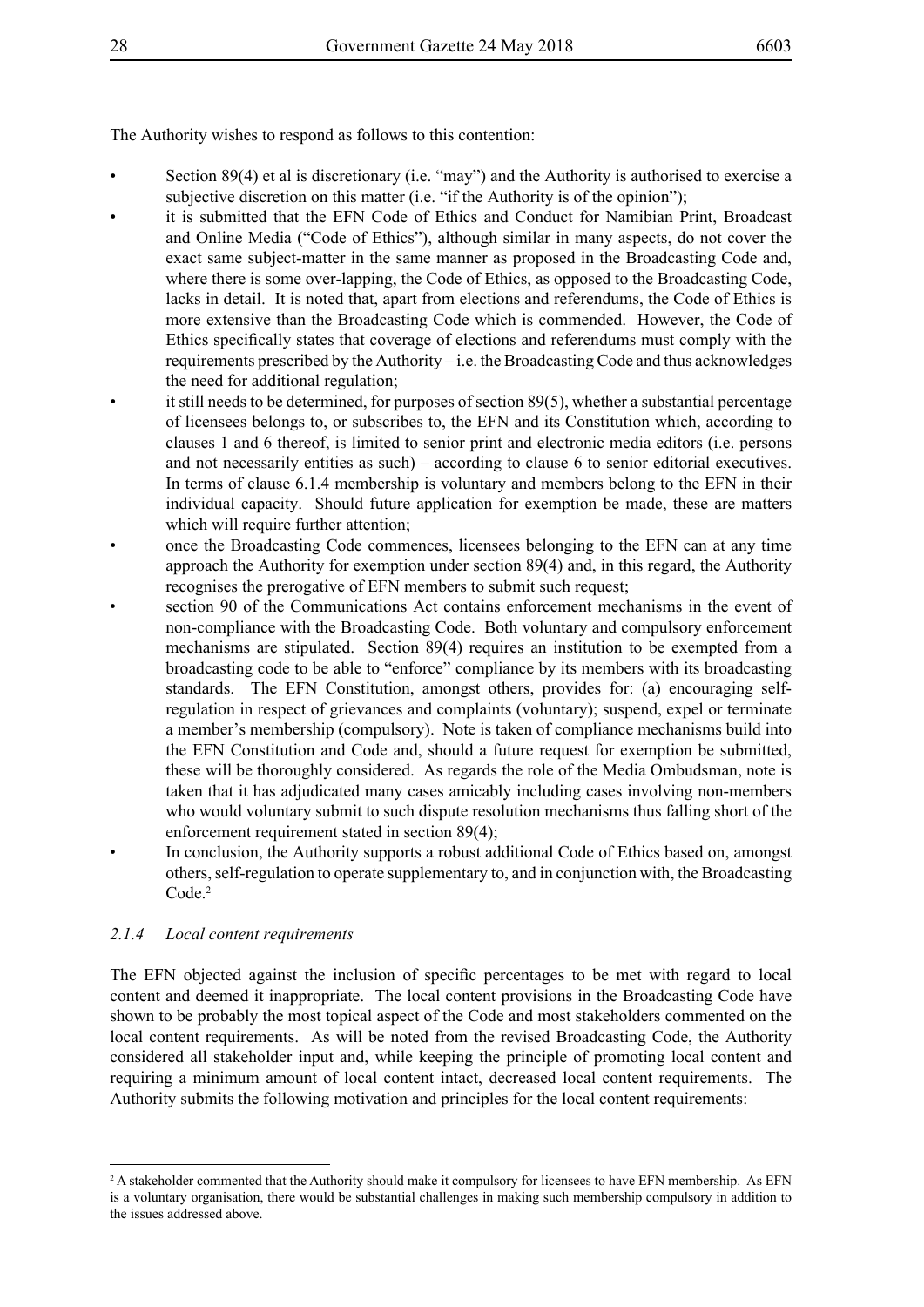- Local content requirements in the broadcasting industry in order to promote local programmes, music and artistic expression are commonplace;<sup>3</sup>
- countries with large and highly developed broadcasting and production sectors easily displace the local sectors of smaller, less-developed countries (in Malaysia, for example, a thirty minute USA programme cost US\$ 1,500 whereas local production cost for a similar programme can be about US\$ 20,000);<sup>4</sup>
- in terms of international protocols local content is recognised to align with freedom of expression and the promotion of cultural rights where such local content requirements: promote diversity and pluralism, are implemented by appropriate legislation, are realistic, practical and align with local circumstances and needs, recognise the differences between different types of broadcasters (for example radio versus television and subscription television) and specialised broadcasters (i.e. broadcasters targeting special programmes not linked to local production), allow for a phasing in period and implemented progressively;
- local content requirements are therefore a recognised and acceptable means by which to promote local programmes and production;
- States which are members of the Council of Europe and the European Union are required under the Convention on Transfrontier Television and European Union Council Directive 89/552/EEC to reserve the majority percentage of transmission time for European works which includes local production of the relevant State;
- in most countries having a local content requirement, local content generally means programmes or music produced by or under the creative control of citizens of the relevant country;
- many countries follow a layered approach with regard to their local content model which includes measuring local content requirements within specified time periods (hourly, daily, weekly, monthly, quarterly or annually);
- local content requirements are periodically reviewed and progressively build upon.

Based on the above principles, the Authority proposes a local content regime based on the following principles:

- As the purpose of local content requirements is to support the local industry as well as Namibian expression, work by Namibian citizens (whether or not resident in Namibia) as well as persons permanently resident in Namibia will qualify for local content;
- the same applies to Namibian music. Having considered stakeholder input, the Authority now proposes wider definitions for local content;
- the performance period will remain 126 hours per week (measured daily between 05:00 hours and 23:00 hours) to ensure the broadcasting of local content during a period attracting more listeners;
- local content will include Namibian music for all broadcasting licensees (*i.e.* radio and television), however, for radio broadcasting licensees, local content will be limited to local content music only;
- sport coverage, news, advertising, games, promotions and certain announcements broadcast during the performance period will be excluded (i.e. deducted) from the total performance period's hours and the local content percentage will be calculated on the remaining hours. This means, for example, local content music required to be broadcast will be measured against only the total other music broadcast during performance period – not against the total number of hours of the performance period thereby reducing local content burden;

<sup>&</sup>lt;sup>3</sup> In researching local content, the Authority studied, amongst others, the local content models as applied in: Canada, Nigeria, Australia, Bulgaria, South Africa, Hungary, Poland and Sweden. It is interesting to note that even a populated country with a well-developed entertainment and production industry such as Canada considers the protection thereof by means of local content requirements necessary.

<sup>4</sup> Ken Bhattacharjee and Toby Mendel, Local Content Rules in Broadcasting, March 2001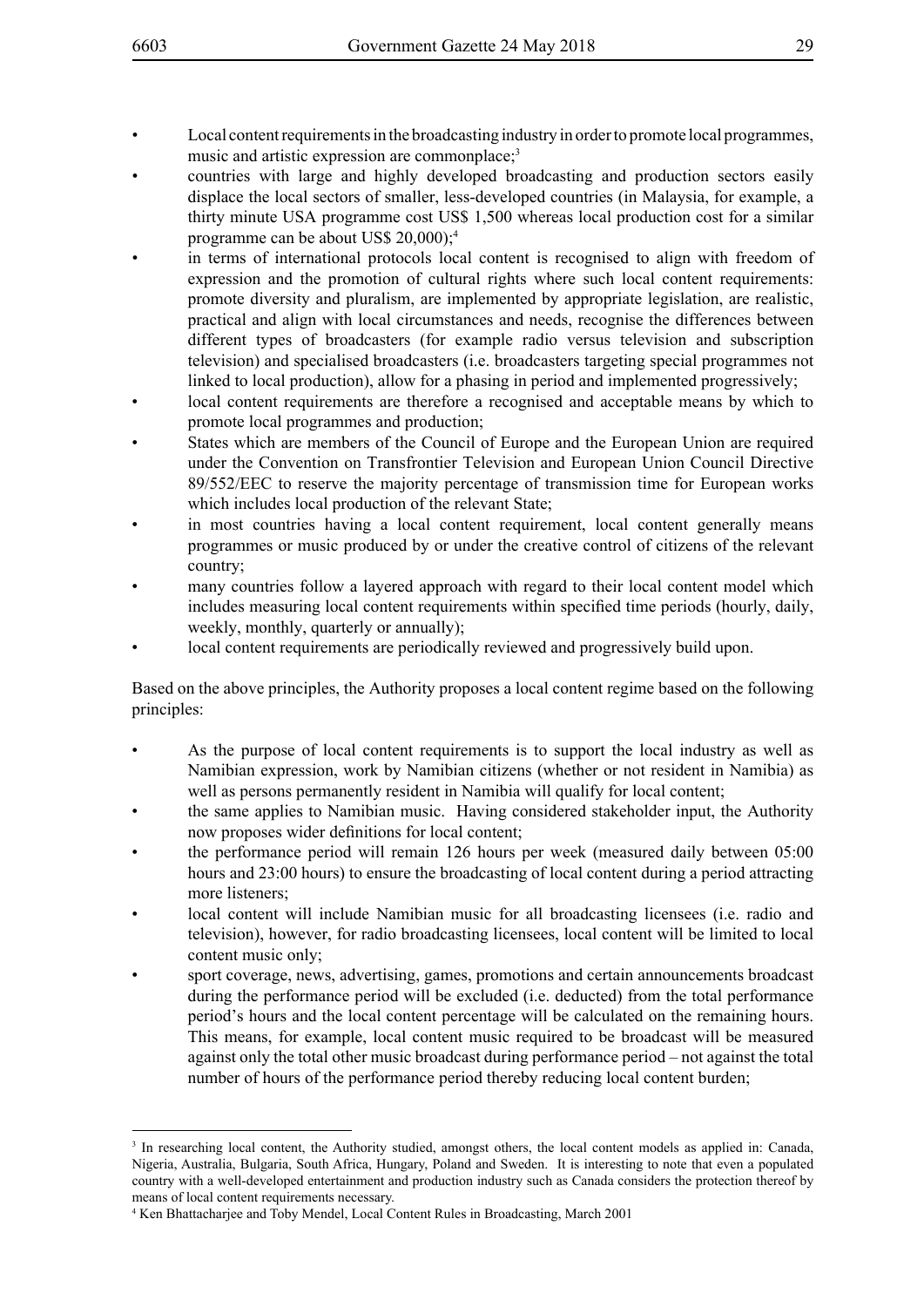- local content requirements will be as follows: radio  $-15%$  local content music; commercial television – 10% local content programmes and/or music; community television (excluding subscription television) – 15% local content programmes and/or music; NBC – 30% local content programmes and music; and subscription television – 1.5% of annual revenue to be expended on the acquisition and/or development of local content programmes or music;
- the phasing in period will remain three years from date of commencement of the Broadcasting Code but provision is now made for broadcasting licensees to develop an abridged local content policy within twelve months after commencement of the Broadcasting Code;<sup>5</sup>
- inclusion of a general exemption or variation clause  $-$  i.e. based on the criteria specified in the local content rules, a broadcasting licensee can apply for exemption or a variation of applicable local content requirements. Also, exemption provision is made for broadcasting licensees targeting special programming have little to no connection to local content (cultural) production;
- record keeping requirements were simplified and must only be submitted after the first full calendar year once the local content requirements become compulsory;
- provision is made for the Authority, out of own accord, to review and vary local content requirements.

## *2.1.5 EFN's substantive comments on the broadcasting code's content*

The EFN provided valuable substantive input on specific provisions of the Broadcasting Code. The Authority considered the input and, where deemed appropriate, revised certain rules. As regards comments received on previous proposed rules on advertising, the Authority removed them and will revisit more substantive regulation of advertising during a future review of the Broadcasting Code.

## 2.2 MultiChoice Namibia

MultiChoice made submissions to CRAN on the Broadcasting Code on 5 September 2016 and again on 31 July 2017.

## *2.2.1 Non-compliance with section 89(3)*

MultiChoice opines that the Broadcasting Code does not comply with the requirements of section 89(3) of the Communications Act especially as regards ensuring that duties imposed on a specific category of broadcasting services are appropriate for the services in question. Amongst others, MultiChoice argues that it has limited to no editorial control over the contents of channels and programmes forming part of its services within a multi-channel re-broadcasting of multiple thematic channel environment. MultiChoice specifically states that it does not create contents or channels and does not have editorial control over contents and channels.<sup>6</sup> Reference is made to subscriber and parental control enabling self-regulation by subscribers – i.e. self-regulation by subscribers as opposed to an enforceable broadcasting code.

The Authority takes note of the mentioned constraints. Where appropriate, specific exemptions are now included in the Broadcasting Code. Additionally, a new rule is included providing for exemption or deviation applications where it would be unjustifiably harsh or unreasonable for a broadcasting licensee to comply or where a broadcasting licensee cannot comply due to lack of editorial control with a specific rule thus allowing for flexibility and adaptability if substantiated.

<sup>5</sup> The purpose of such policy, amongst others, is to get licensees, already in the phasing in period, to begin thinking how to deal with and implement local content requirements, open communication between licensees and role-players on local content production and identify any challenges there may be. It is a low level policy, not to unduly burden licensees, and the Authority may assist in providing a sample policy to industry.

6 Due to these characteristics MultiChoice states that it cannot comply with requirements relating to news and current affairs, sexual conduct, protection of children, violence and hate speech, privacy, dignity and reputation, audience advisories, controversial issues of public importance, competitions and audience participation, public notices of emergencies or public disaster announcements, coverage of elections and referendums and recordkeeping.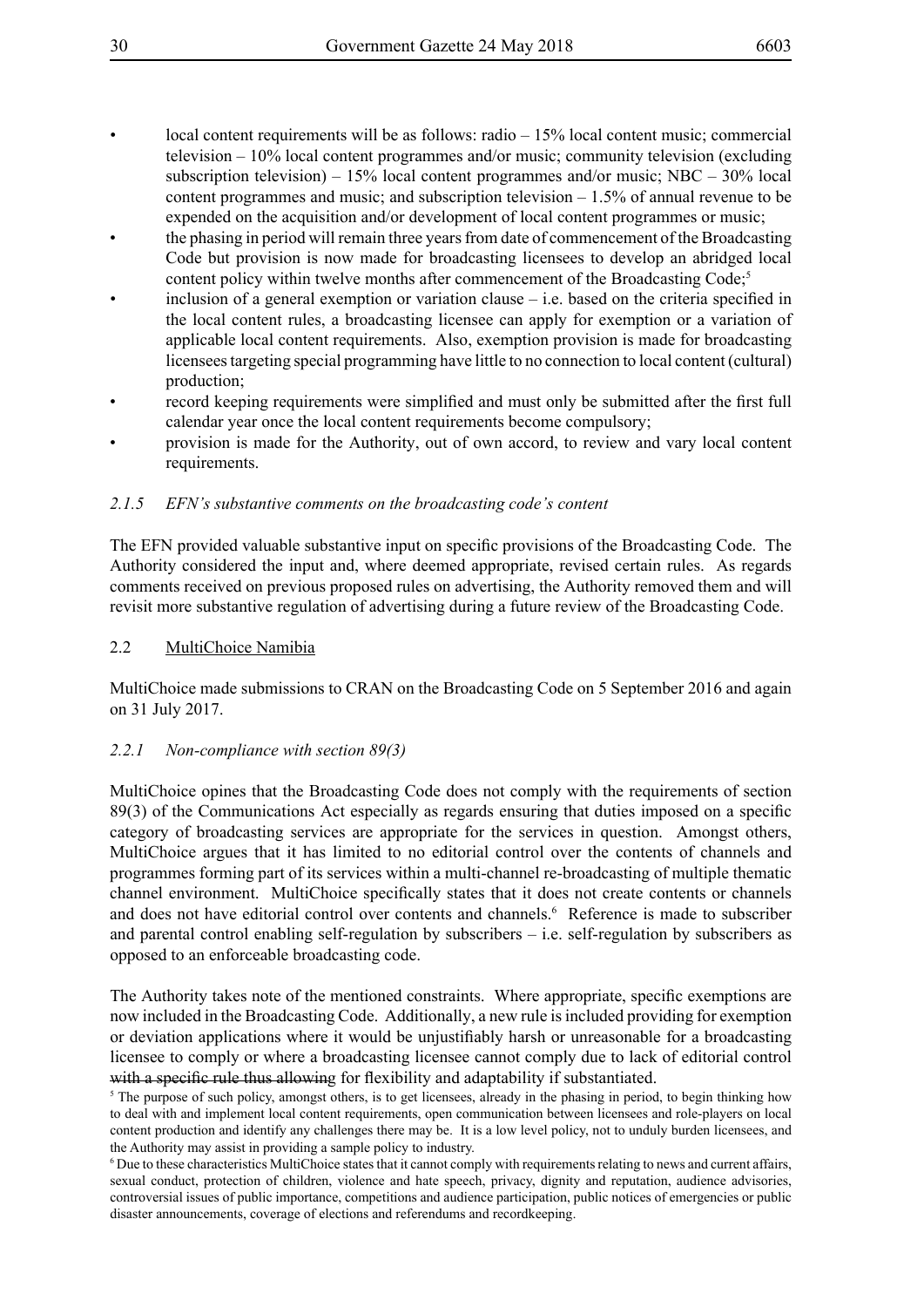## *2.2.2 Local content requirement*

For the reasons given, MultiChoice states that it cannot comply with minimum percentage required for local content (i.e. 15% of its acquisition budget) and argues that it is inappropriate to the nature of their services and will render their services uneconomical. The requirements to keep the specified information on local content are found unreasonable and uneconomical. MultiChoice opines that local contents requirements should apply to public broadcaster and their choice to provide local contents should be a commercial decision. As an alternative, MultiChoice proposes an annual fixed amount to be expended on local contents namely N\$ 4 million. MultiChoice finds the definition of local contents too narrow and advocates additional inclusions such as sports and advertising to count towards local content. Additionally, MultiChoice argues in favour of the same grace period (i.e. three years) to become compliant with local content requirements.

The Authority considered MultiChoice's input on local content and accommodated such input as follows:

- See the above proposals on local content with regard to the EFN submissions which address many issues also raised by MultiChoice;
- to be meaningful and achieve its objectives, the local content model cannot be limited to the public broadcaster only – however, the local content model distinguishes appropriately between public broadcasters vis-à-vis commercial and community broadcasters and acknowledges their different roles and circumstances;
- in order to address the unique position of broadcasting licensees offering subscription services, the model proposes that subscription television broadcasting licensees spend 1.5% of their annual revenue on the acquisition and/or development of local content programmes or music;
- it is common to exclude sport programmes/coverage, announcements, news, advertisements, competitions and the like from local content requirements – a reason for this being that much of the latter content often constitutes foreign content and may place too stringent requirements on broadcasting licensees (for example, in a small country such as Namibia, requiring that a specified percentage of sport programmes must be local content may be arduous to comply with in view of the demand to show regional and international sport events). However, these exclusions are now proposed to be deducted on both sides (i.e. they do not count towards the total content against which local content is measured and neither do they count towards local content).

The Authority feels comfortable that the revised local content requirements will serve well as an entry-level local content regime for Namibia, that requirements stated are reasonable and practical and can be complied with in a flexible regulatory environment.

## *2.2.3 Alternative rules and standards for subscription broadcasting*

Due to the nature of its services, MultiChoice argues for: (a) separate rules, code and/or standards for subscription broadcasting licensees;<sup>7</sup> (b) lighter touch regulation with more emphasis on subscriber choice and control. MultiChoice thus advocates a specialised code specifically catering for the unique features of subscription broadcasting.

The Authority considered concerns expressed regarding the suitability of the Broadcasting Code to apply equally to all broadcasting licensees. Where clearly not suitable to subscription broadcasting licensees, specific exemptions were provided. Provision was not made for exemptions where the

<sup>7</sup> MultiChoice submits that channel suppliers do not allow MultiChoice to make changes or insertions without their consent (the latter being in any event unusual). This statement acknowledges that such changes and insertions can be made. However, according to MultiChoice to be able to do this will require substantial technical equipment, money and time.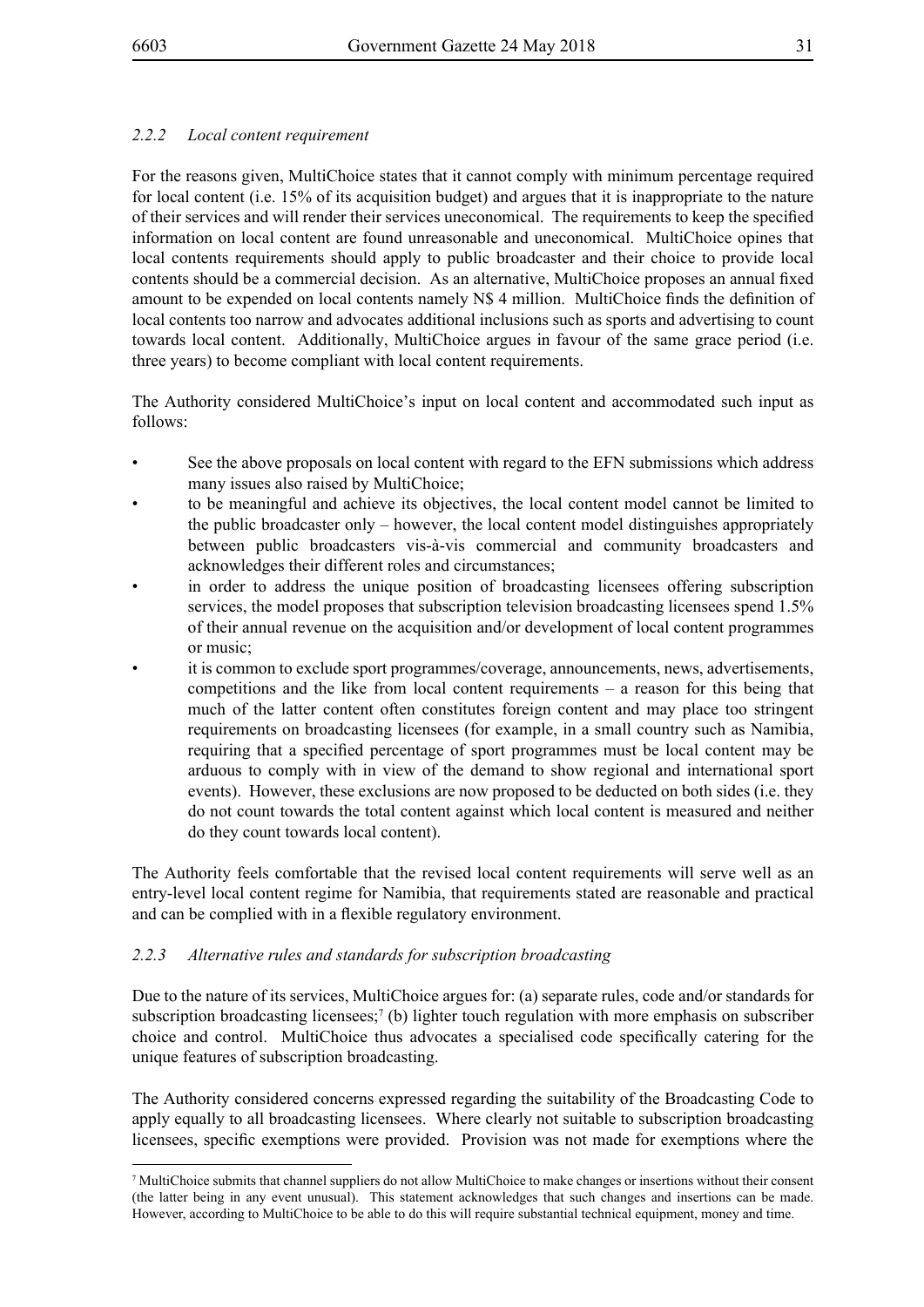Authority is of the opinion that a rule is of a nature and gravity that all broadcasting licensees should comply therewith (if they are not already doing so). However, to render the Broadcasting Code more flexible and practical and to be able to address a situation where compliance would not be feasible or possible, a general exemption rule is inserted in the Code. This will allow licensees to apply to the Authority for an exemption or variation and the Authority may, on good cause shown, in its discretion, with or without conditions, exempt, temporarily exempt or vary the rule depending on circumstances.

## 2.3 HitRadio

HitRadio commented that radio stations cater each for its own unique audience. If their audiences are not partial to 50% of local music, they will migrate to grey solutions. Radio stations will lose listeners and subsequently advertising revenue. The Authority took note of these concerns and the revised proposals on local content (as explained above) aim at addressing these concerns. The Authority wishes to point out that the intention is not to force broadcasters to broadcast specific local content which may not fall within the characteristics of a specific broadcaster. Rather, the intention is for broadcasters to locate and promote local content within their specific type of broadcasting. For example, if a broadcaster focusses on classical music (which assume, for purposes of this example, is not produced in Namibia in abundance), the intention is not to force such broadcaster to air jazz (which may be abundant in Namibia). In such event, if the broadcaster can show it made reasonable efforts to locate and/or promote local content within its field, it is able to apply to the Authority for exemption or a lower percentage.

## 2.4 Other Stakeholders

Valuable input was received from other stakeholders all of which the Authority considered even if not addressed specifically. In addition, there was overlapping in comments and thus similar comments made by other stakeholders already addressed above, are not addressed separately. As regards local contents, comments were received that -

- it would be challenging to obtain the minimum % of local contents required in the Namibian market since there is not sufficient production in the local market, much of which is still in infancy stage with limited selection/variety for audiences' specific preferences;
- it would be quite costly for licensees to meet the minimum % proposed;
- the duty to broadcast local content should rest on the public national broadcaster as, amongst others, it can be funded from taxes/public funding;
- commercial broadcasters aim at providing content demanded by their audience and content is thus demand driven and not in the sole discretionary prerogative of the broadcaster (whether voluntary or compulsory);
- coverage of local sporting events and locally produced advertisements should count towards local content;
- as the Namibian music industry is still developing with limited recording artists, professional recording studios and genres, broadcasting licensees will all use the same contents and will all sound the same thus limiting audience choice and suppressing originality and distinctiveness;
- local content record keeping requirements are too onerous and will require additional spending/come at additional cost to broadcasting licensees;
- the promotion of local content is generally supported but on less stringent terms or quotas;
- distinction should be made between local content requirements for television and radio especially in view thereof that it is considerably more expensive to create local contents for television than for radio;
- local content requirements/quotas for subscription/commercial/community broadcasting licensees which are more stringent than those set for the national public broadcaster are deemed unfair/unreasonable and not supported;